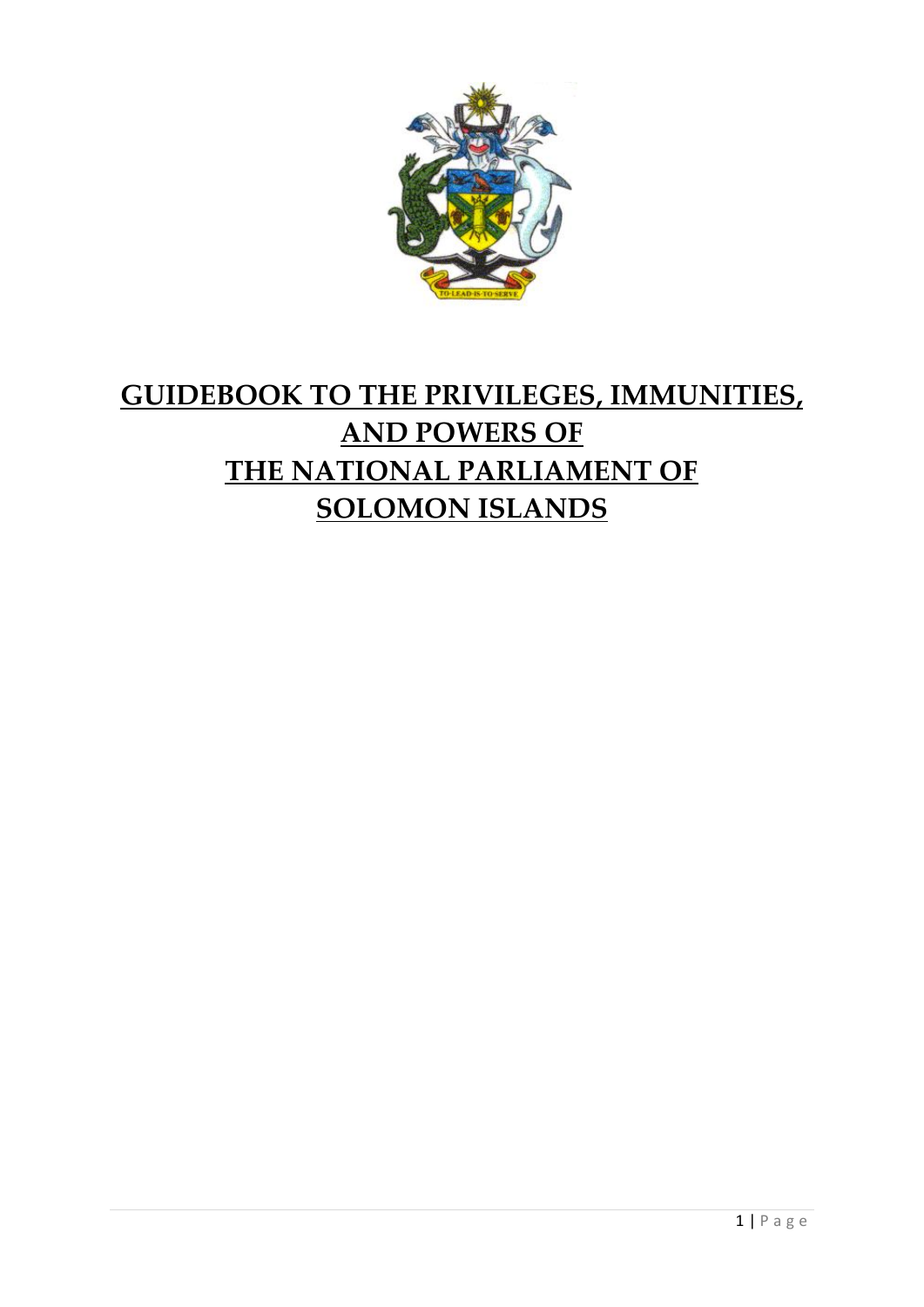| SOURCE OF AUTHORITY FOR PRIVILEGES, POWERS AND IMMUNITIES IN SOLOMON                             |  |
|--------------------------------------------------------------------------------------------------|--|
| GENERAL OVERVIEW OF POWERS, PRIVILEGES AND IMMUNITIES _________________________6                 |  |
|                                                                                                  |  |
|                                                                                                  |  |
|                                                                                                  |  |
|                                                                                                  |  |
|                                                                                                  |  |
|                                                                                                  |  |
|                                                                                                  |  |
|                                                                                                  |  |
|                                                                                                  |  |
|                                                                                                  |  |
| The Right of the House to be the sole judge of the lawfulness of its own proceedings ________ 12 |  |
|                                                                                                  |  |
|                                                                                                  |  |
|                                                                                                  |  |
|                                                                                                  |  |
|                                                                                                  |  |
|                                                                                                  |  |
|                                                                                                  |  |
|                                                                                                  |  |
|                                                                                                  |  |
| Attempts by improper means to influence members in their Parliamentary conduct ________ 16       |  |
|                                                                                                  |  |
| Molestation of witnesses on account of their attendance or testimony as witnesses 17             |  |
|                                                                                                  |  |
|                                                                                                  |  |

# **TABLE OF CONTENTS**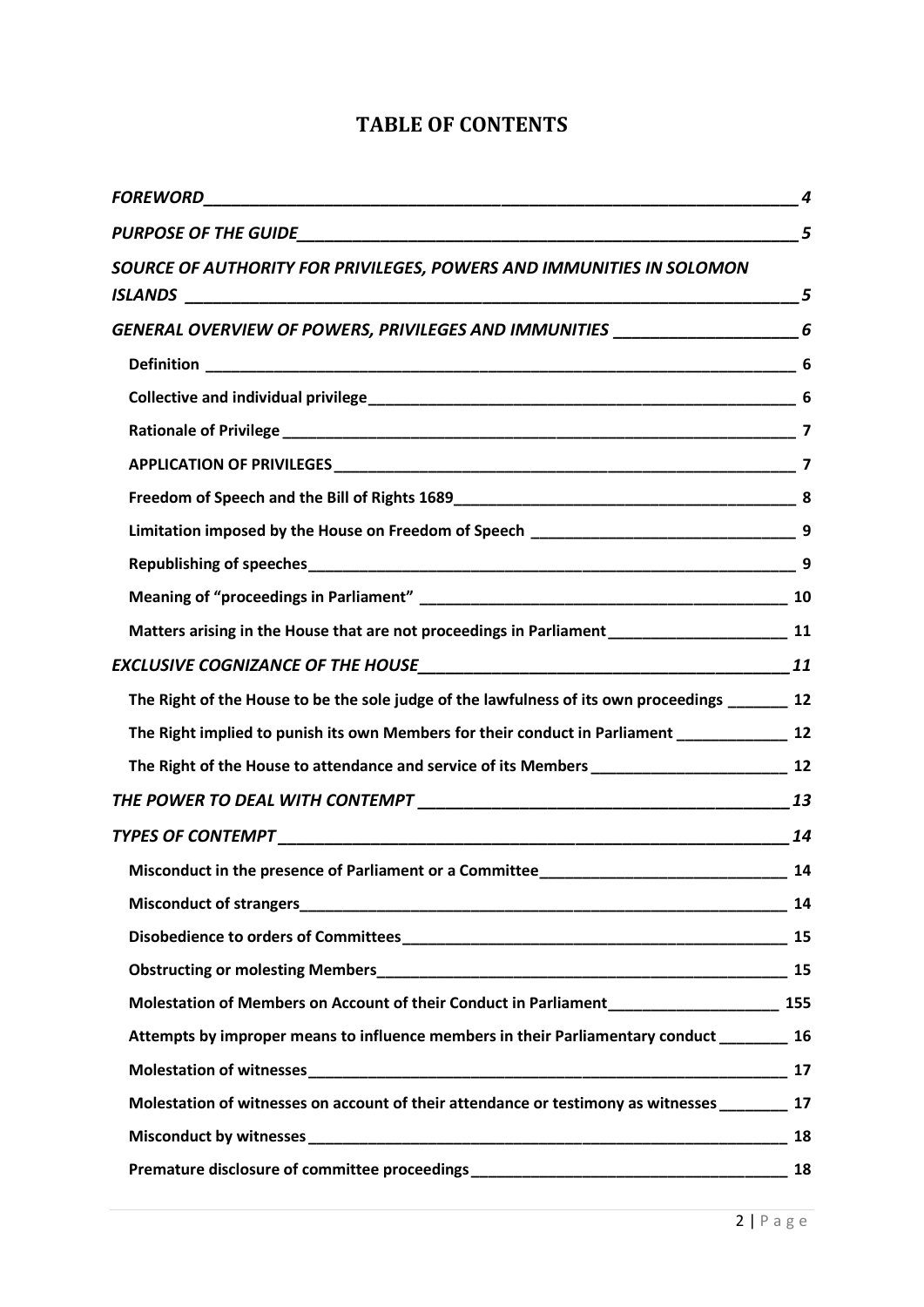| Advocacy by Members of matters in which they have been concerned professionally 18 |                            |
|------------------------------------------------------------------------------------|----------------------------|
|                                                                                    |                            |
|                                                                                    |                            |
|                                                                                    |                            |
|                                                                                    | $\sim$ 20                  |
|                                                                                    | 200                        |
|                                                                                    |                            |
| THE POWER TO ORDER PRODUCTION OF PAPERS 22                                         |                            |
|                                                                                    | 22                         |
| JURISDICTION OF THE COURTS IN MATTERS OF PRIVILEGE _____________________________   | $\overline{\phantom{a}23}$ |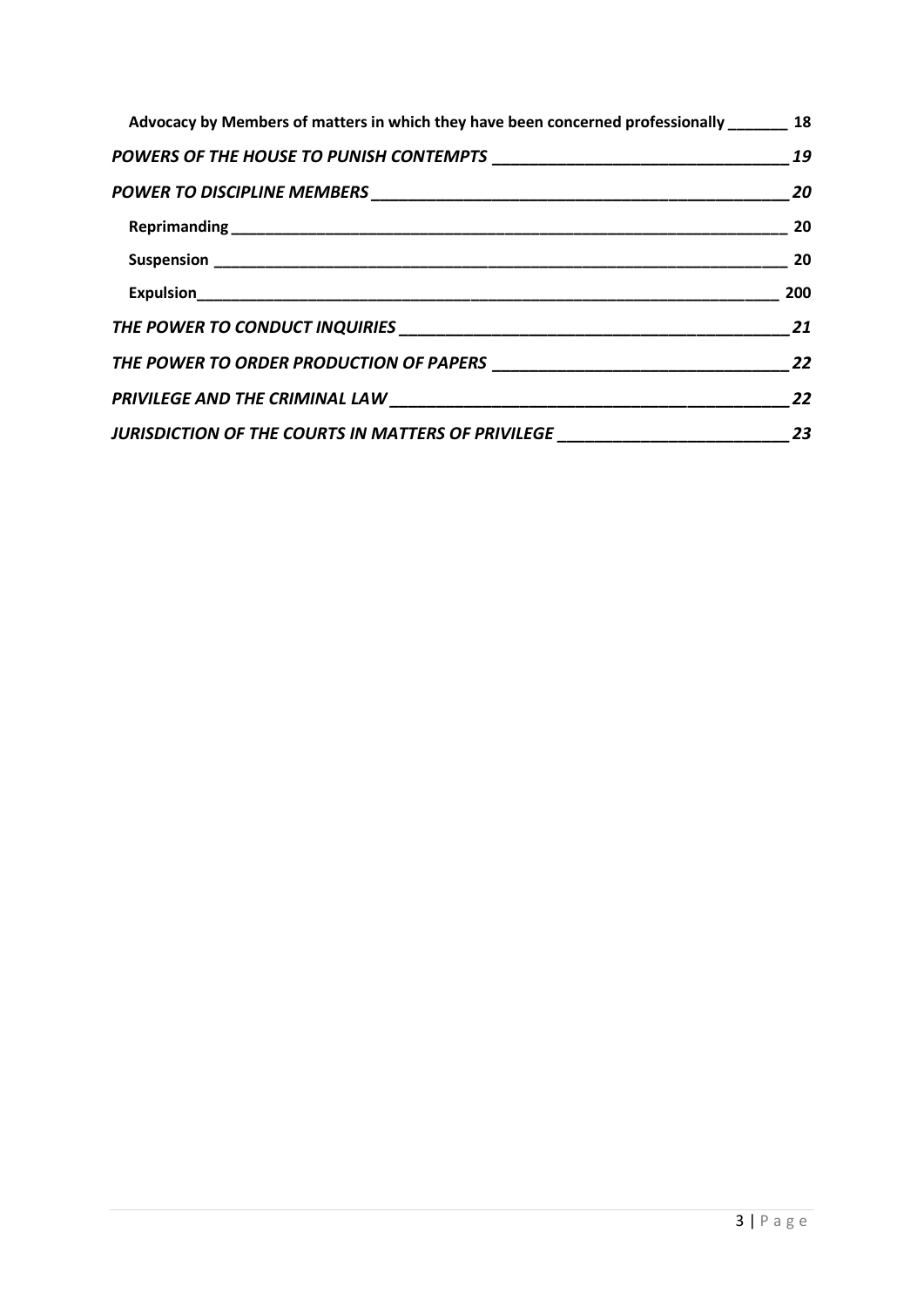### **FOREWORD**

In 2007, the National Parliament of Solomon Islands passed the *Prescription of Parliamentary Privileges, Immunities and Powers Act 2007* which provides that,

**"For the purpose of section 69 of the Constitution and until otherwise prescribed by Parliament, the privileges, immunities and powers of Parliament and its members shall be those of the Commons House of Parliament of the United Kingdom of Great Britain and Northern Ireland and its members existing as at July 7, 1978."**

It becomes apparent about the generality of the Act and the need to establish guidelines that clarify the privileges, immunities and powers of Parliament and its members. In August 2007, Parliament passed a motion that established a Special Select Committee mandated to prepare appropriate rules and regulations for prescription by Parliament according to section 69 of the Constitution among others. The Special Select Committee conducted its inquiry and produced a report with recommendations. The first recommendation was that a

**"Guide to the Privileges, Immunities and Powers of the National Parliament of Solomon Islands" be prepared by the House Committee and contain a clear explanation of the privileges, immunities and powers of the National Parliament outlined in that report.**

It is therefore my pleasure to present to you the Privileges, Immunities and Powers of Parliament Guidebook.

Taeasi Sanga Clerk to National Parliament

November 2014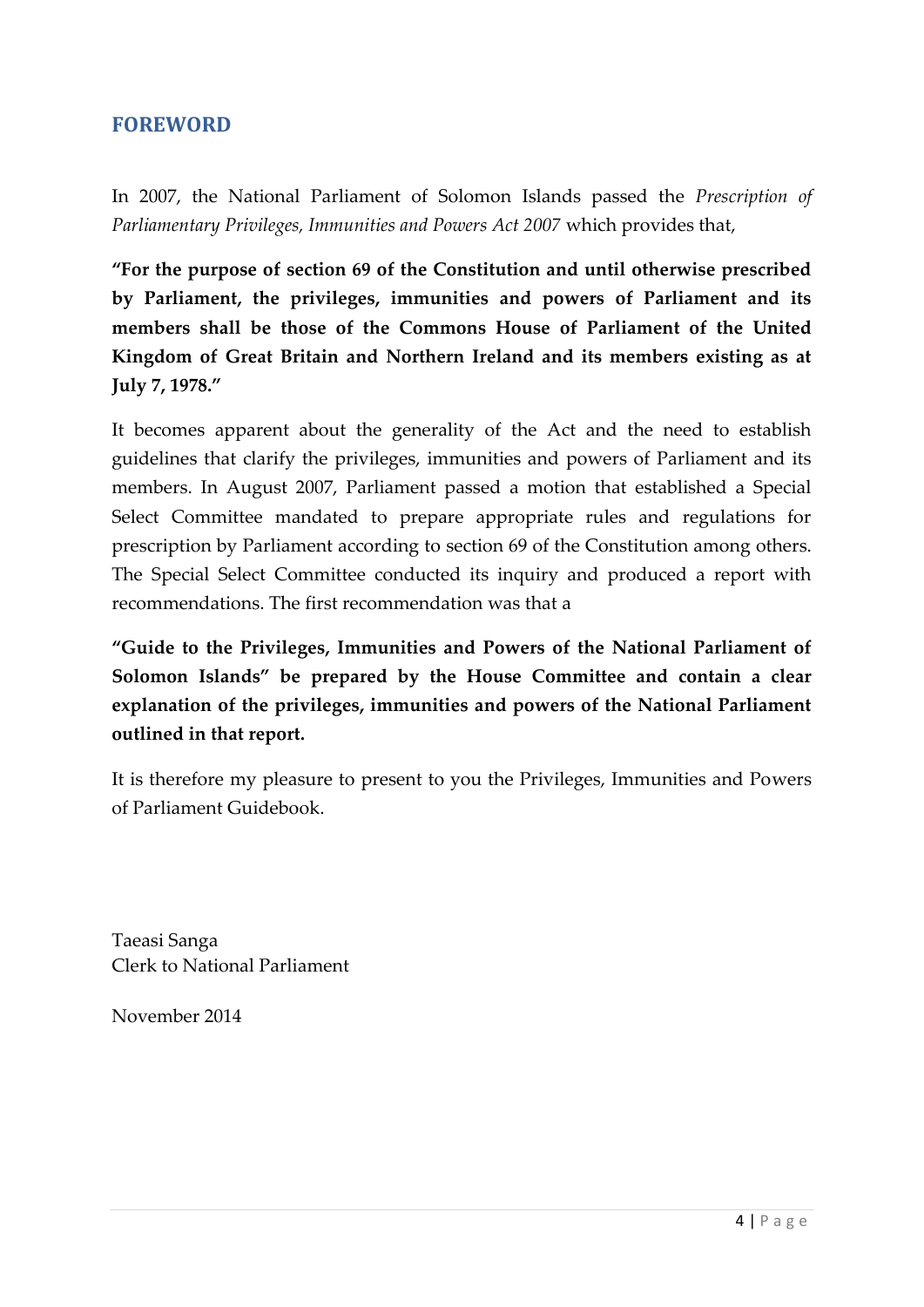### **PURPOSE OF THE GUIDE**

The purpose of this guide is to provide Members of Parliament and others with a guide that identifies the privileges, immunities and powers of the National Parliament of Solomon Islands. The guide contains a clear explanation of these privileges, immunities and powers that applies to the National Parliament of Solomon Islands and its members. However, it is a short summary on parliamentary privilege in Solomon Islands. If there is any doubt, it is wise to refer to Erskine May on Parliamentary Privileges, "*The Law, Privileges, Proceedings and Usage of Parliament*, 19 Ed, Butterworth, 1976.

# **SOURCE OF AUTHORITY FOR PRIVILEGES, POWERS AND IMMUNITIES IN SOLOMON ISLANDS**

- 1. The *Constitution* of Solomon Islands
- 2. *Prescription of Parliamentary Privileges, Immunities and Powers Act 2007*
- 3. Bill of Rights 1689
- 4. Parliamentary Law, Practice and Convention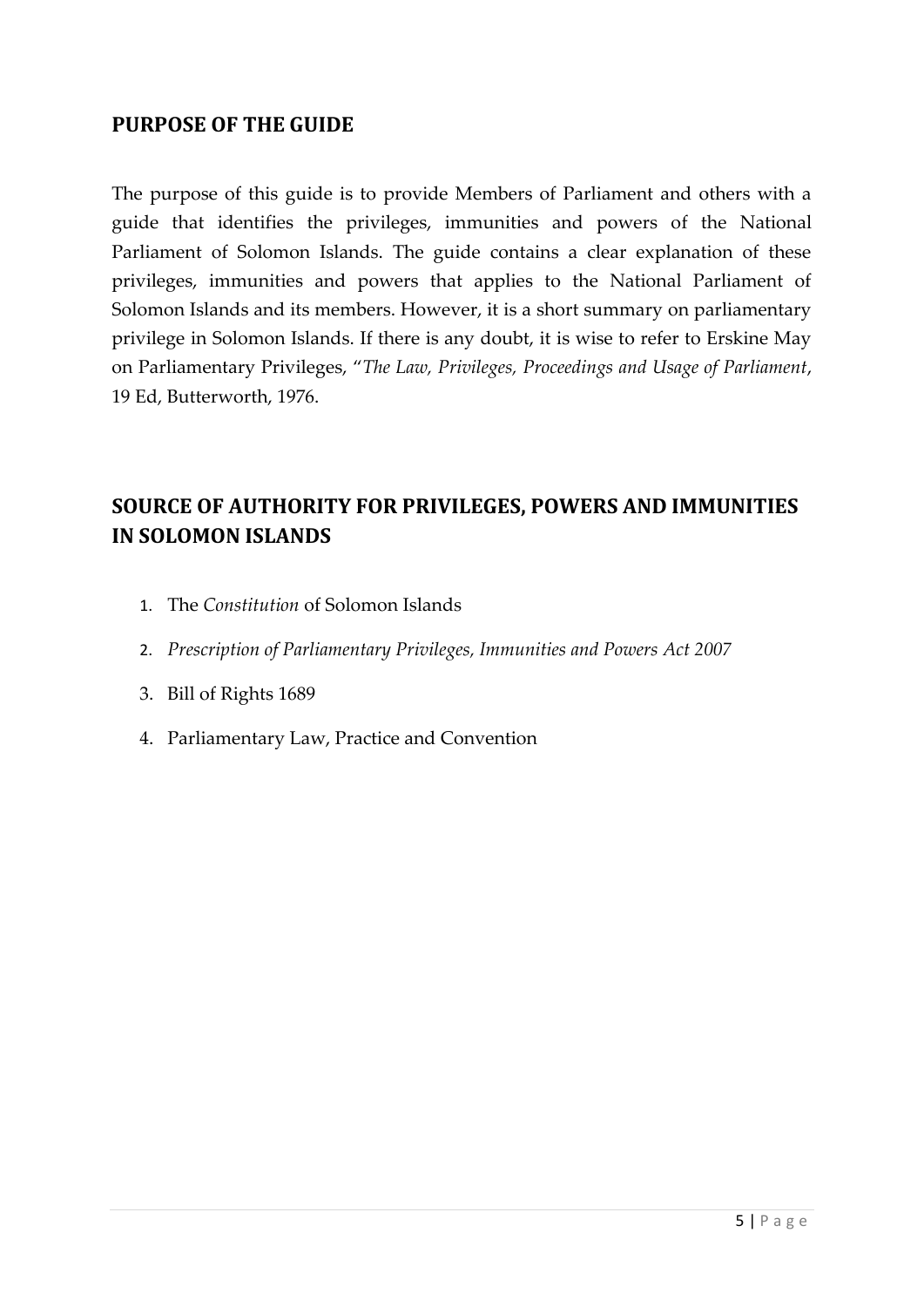# **GENERAL OVERVIEW OF POWERS, PRIVILEGES AND IMMUNITIES**

### **Definition**

*Erskine May's Treatise on Law, Privileges, Proceedings and Usage of Parliament* defines parliamentary privilege as:

"…the sum of the peculiar rights enjoyed by each House collectively as a constituent part of the High Court of Parliament, and by members of each House individually, without which they could not discharge their functions, and which exceed those possessed by other bodies or individuals."<sup>1</sup>

There are three main themes in the definition. First, parliamentary privilege is a collection of unusual rights enjoyed by Parliament and its members. It is unusual in the sense that it is only inherent in Parliament and its members.

Second, these rights are essential for Parliament and its members to discharge its constitutional function. In other words, without parliamentary privileges Parliament and members will not be able to discharge their legislative, oversight and representative function as required by the Constitution.

Third, parliamentary privilege exceeds those privileges possessed by other bodies or individuals. This means that the House can settle its own code of procedure at its own pleasure. Thus, Parliament is not responsible to any external bodies or individuals for adhering to the rules that it sets for itself.

### **Collective and individual privilege**

There is a distinction between individual and collective privileges, though they have the same purpose. The privileges of Parliament essentially belong to the House as a whole. Individual members of Parliament can only claim privilege to the extent that some action, proposed or otherwise, would impede them in carrying out their responsibilities and duties as a member of the House, or adversely affect the proper functioning of the House or a Committee.

For example, Erskine May states that certain rights such as freedom from arrest belongs primarily to the individual member of the House. However, this does not mean that Members cannot be arrested during their tenure as Members of

mbers of<br>*nt*, 19 Ed,<br>6 | P a g e <sup>1</sup>Erskine May on Parliamentary Privileges, "*The Law, Privileges, Proceedings and Usage of Parliament*, 19 Ed, Butterworth, 1976, p67.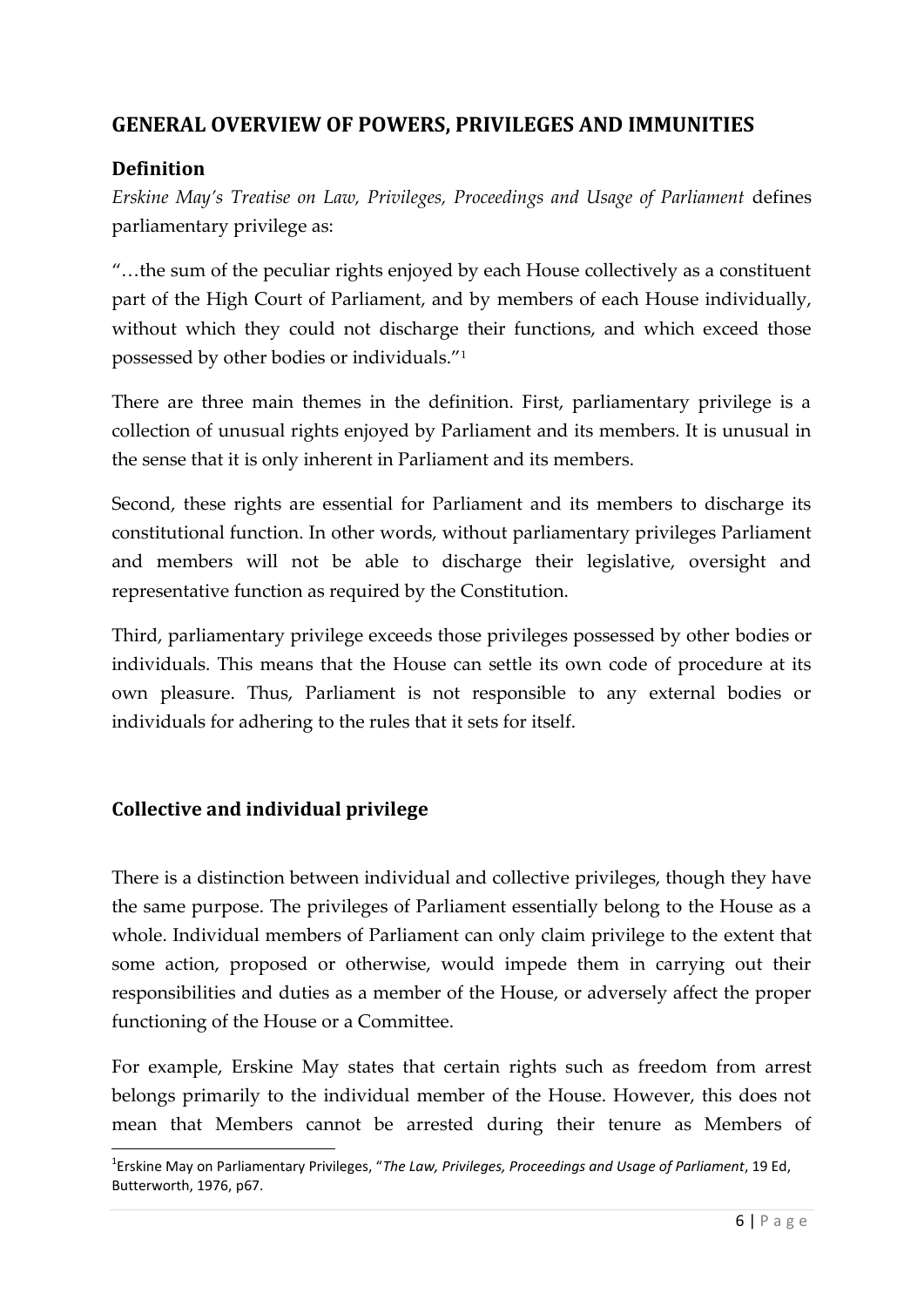Parliament. The House collectively has the power to hold and punish for contempt or to control its own proceedings. This collective privilege is well recognized by the courts in various decisions handed down over the years.

### **Rationale of Privilege**

In a nutshell, the rationale of privilege is to enable Members in their individual capacity and the House in its collective role to discharge the constitutional functions that is required of them effectively.

The distinctive feature of privilege is its ancillary character. Erskine May states that the privileges of Parliament are rights which are 'absolutely necessary for the due execution of its powers'. "They are enjoyed by individual Members, because the House cannot perform its functions without unimpeded use of the services of its Members; and by each House for the protection of its Members and the vindication of its own authority and dignity."<sup>2</sup>

# **APPLICATION OF PRIVILEGES**

The National Parliament of Solomon Islands is established by the Constitution. Section 62 of the Constitution provides that, "[S]ubject to the provisions of this Constitution, Parliament may from time to time, make, amend and revoke rules and orders for the regulation and orderly conduct of its proceedings and the despatch of business, and for the passing, intituling and numbering of Bills." Section 69 further provides that, "[P]arliament may prescribe the privileges, immunities and powers of Parliament and its members."

In 2007 the National Parliament of Solomon Islands passed the *Prescription of Parliamentary Privileges, Immunities and Powers Act 2007*. The Act provide that until otherwise prescribed by Parliament, the privileges, immunities and powers of Parliament and its members shall be those of the House of Commons of Parliament of the United Kingdom of Great Britain and Northern Ireland and its members existing as at July 7, 1978, without exception. It is expressly clear that Parliament

**arnament**<br>*nt*, 19 Ed,<br>7 | P a g e <sup>2</sup> Erskine May on Parliamentary Privileges, "*The Law, Privileges, proceedings and Usage of Parliament*, 19 Ed, Butterworth, 1976, p 67.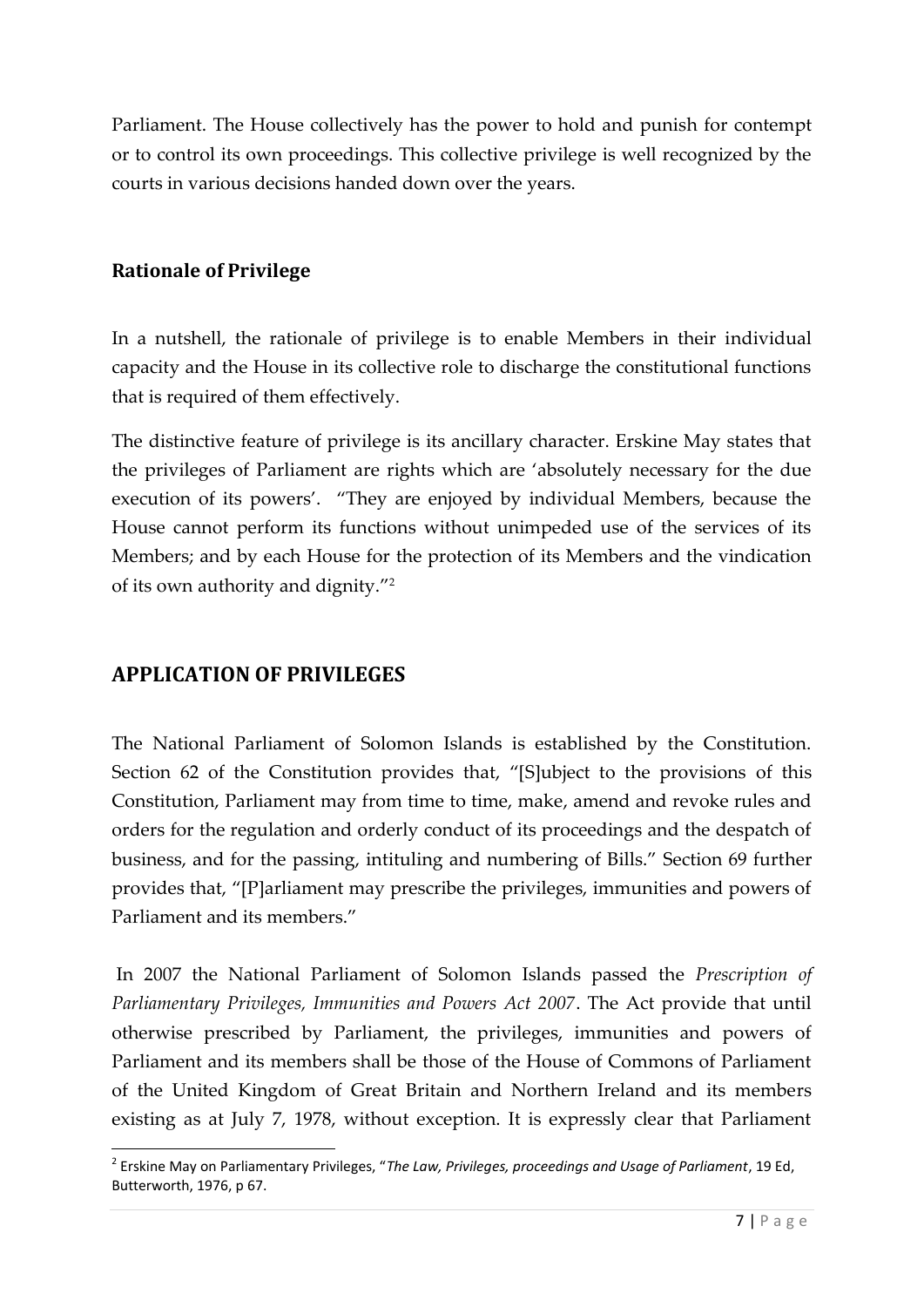under section 69 of the Constitution has prescribed that all parliamentary privileges enjoyed by the House of Commons of Parliament of the United Kingdom of Great Britain and Northern Ireland and its members as of 1978 apply in Solomon Islands.

In cases of doubt as to the application of privileges, immunities and powers in Solomon Islands, one should refer to Erskine May on Parliamentary Privileges, "T*he* Law, Privileges, Proceedings and Usage of Parliament", 19<sup>th</sup> edition, 1976. This should always be the starting point. That said, it should also be noted that Article 9 of the Bill of Rights also applies as part of common law and a statue of general application in Solomon Islands.

Parliament has not enacted any specific legislation related to certain specific privileges, immunities and powers. However, section 69 of the Constitution expressly provides that the House can do this should it wishes to do so. There is no legal impediment preventing the House from enacting legislations vis-a-vis specific privileges, immunities and powers should the need arise in the future.

# **Freedom of Speech and the Bill of Rights 1689**

The most important immunity accorded to members of the Parliament is the exercise of freedom of speech in parliamentary proceedings. Article 9 of the Bill of Rights states, "[T]hat the **freedom of speech**, and **debates** or **proceedings in Parliament**, ought not to impeached or questioned in any court or place out of Parliament."<sup>3</sup>

Freedom of speech permits members to speak freely during proceedings in the House or in a committee meeting while enjoying complete immunity from prosecution for any comment they make. This is the most important privilege enjoyed by the House, which is essential to the House to effectively discharge its constitutional function.

The reach of the legal immunity granted by Article 9 of the *Bill of Rights 1689* is both wide and absolute. Besides Members, it also covers officers of the House, witnesses before committees and other participants in proceedings in the House.

nt, 19 Ed,<br>8 | P a g e <sup>3</sup> Erskine May on Parliamentary Privileges, "*The Law, Privileges, Proceedings and Usage of Parliament*, 19 Ed, Butterworth, 1976, p 77.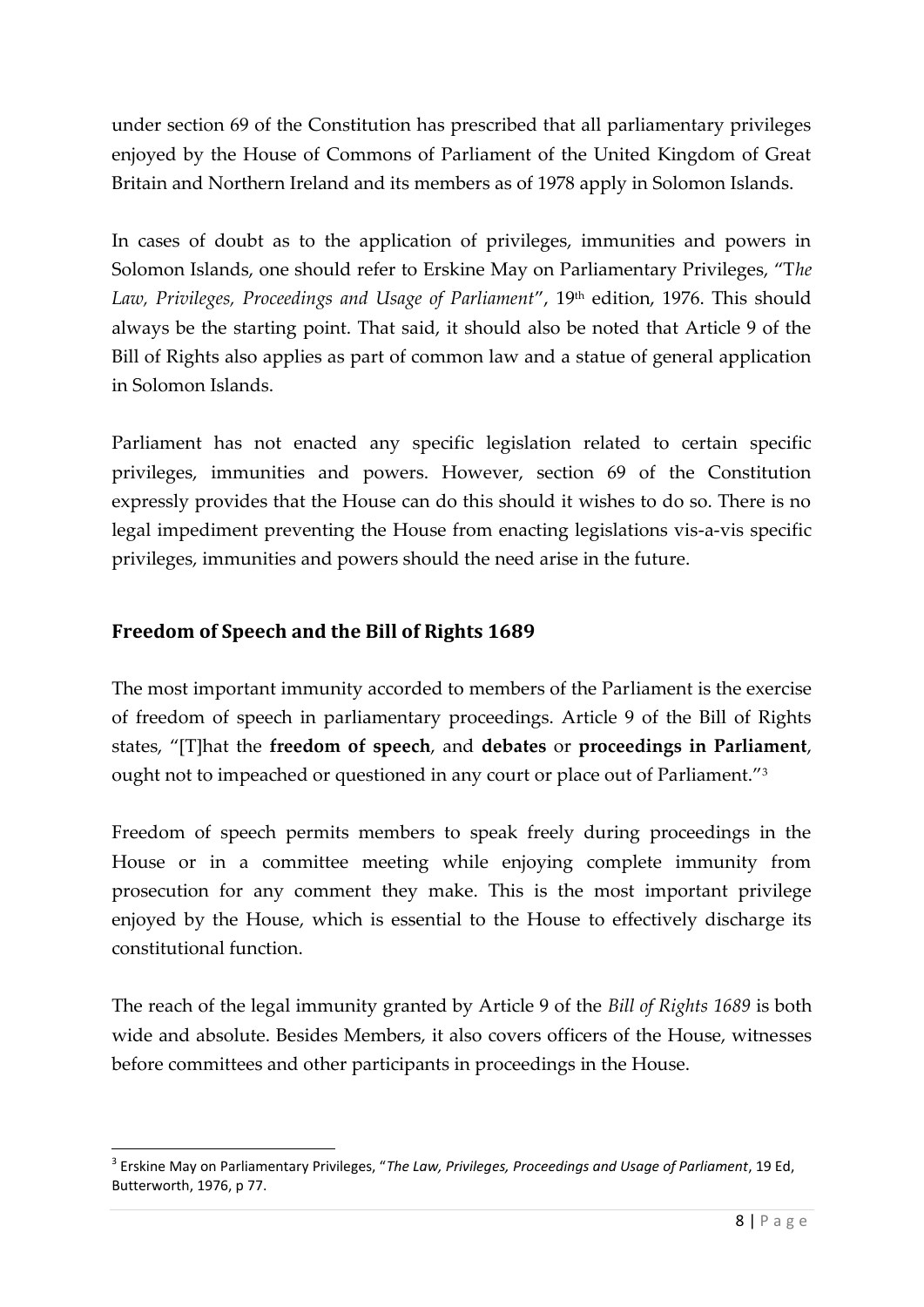While it is clear what speech and debates mean, however, the term 'proceedings in Parliament' is quite broad and implies something much more than speeches and debates. This is discussed later.

### **Limitation imposed by the House on Freedom of Speech**

It is the duty of each Member to exercise his or her privilege of freedom of speech in such a manner that is not prejudicial to the enjoyment of that privilege. It is important to note that this is a limitation imposed by the House and not some other authority or body. The House of Commons declared by resolution<sup>4</sup> that,

"it is inconsistent with the dignity of the House, with the duty of a Member to his constituents, and with the maintenance of the privilege of freedom of speech, for any Members of this House to enter into any contractual agreement with an outside body, controlling or limiting the Member's complete independence and freedom of action in Parliament or stipulating the Member's that he shall act in any way as the representative of such outside body in regard to any matters to be transacted in Parliament; the duty of a Member being to his constituents and to the country as a whole, rather than to any particular section thereof."

This limitation is reflected in the rules of debate in the Standing Orders which are imposed by the House concerning the freedom of speech of its members. Instances of such limitation are provided for under Standing Order 36. For example, Standing Order 36 (5) provides that no member shall impute improper motive to another Member or make unbecoming reference to his private affairs.

# **Republishing of speeches**

The privilege of freedom of speech protects speeches and debates made in the House or in a committee. This privilege does not extend to the publication of debates and speeches outside of Parliament. Even if the printing and publication of proceedings in Parliament is ordered by the House to be published outside of Parliament, this does not confer privilege on that publication.

<sup>4</sup> This was on 15 July 1947.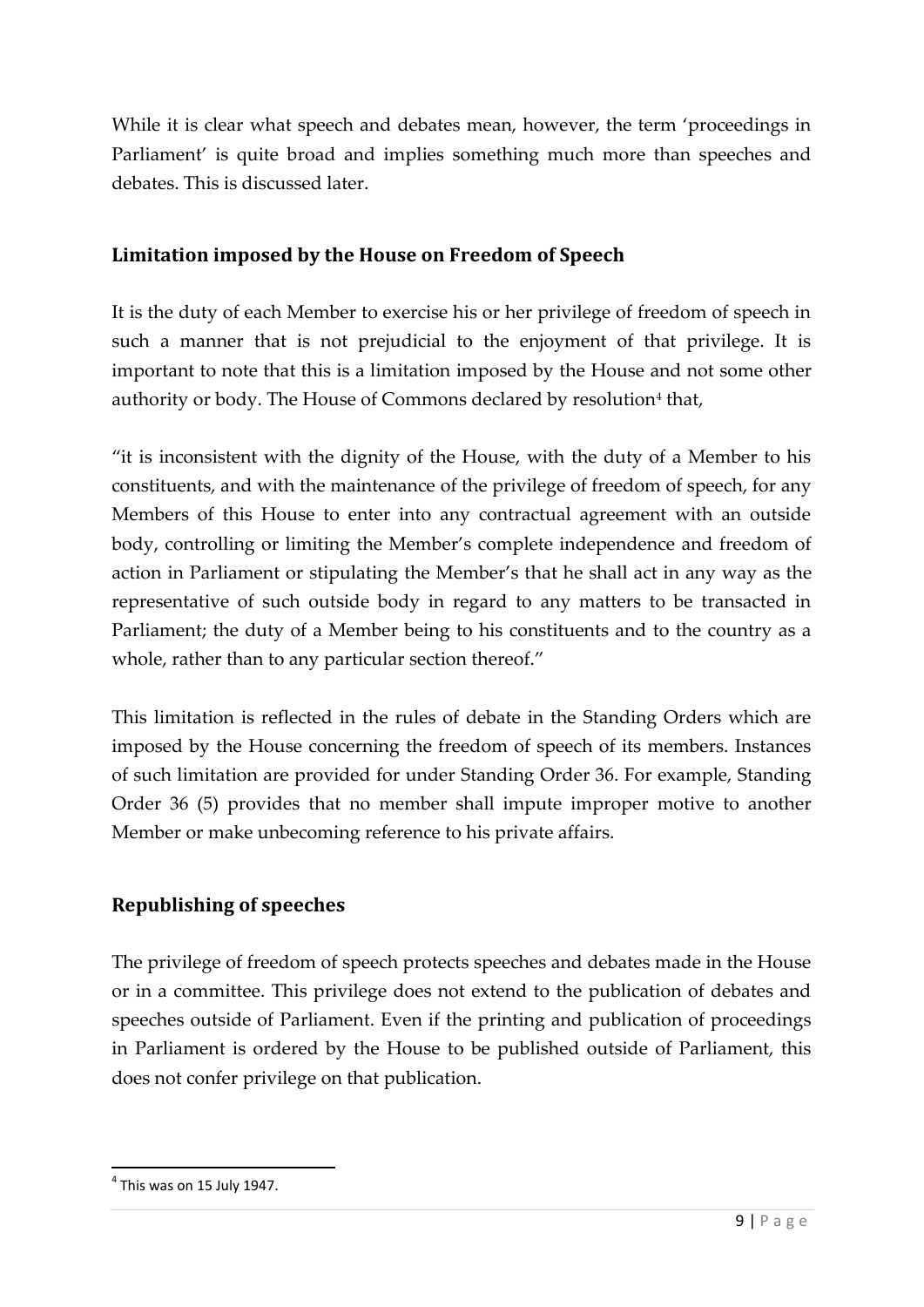A Member who publishes his or her speech made in the House separately from the whole proceedings in that sitting or debate is not protected by privilege. Thus, that Member can be liable for any defamation suit brought against him or her in common law. However, a fair and accurate publication of debate in the House is protected by the same principle that applies to publication of court proceedings, "namely, that the advantage to the public outweighs any disadvantage to individuals unless malice is proved.<sup>5</sup>

# **Meaning of "proceedings in Parliament"**

The immunity under Article 9 of the Bill of Rights extend beyond speeches and debates to "proceedings in Parliament". Erskine May defines "proceedings in parliament" as, "some formal action, usually a decision, taken by the House in its collective capacity. This is naturally extended to the forms of business in which the House takes action, and the whole process, the principal part of which is debate, by which it reaches a decision."<sup>6</sup> Erskine May is very helpful in describing what constitutes "proceedings in parliament:"

"An individual Member takes part in a proceeding usually by speech, but also by various recognized kinds of formal action, such as voting, giving notice of a motion, etc., or presenting a petition or a report from a Committee, most of such actions being time-saving substitutes for speaking. Officers of the House take part in its proceedings principally by carrying out its orders, general or particular. Strangers also can take part in the proceedings of a House, e.g. by giving evidence before it or before one of its committees, or by securing the presentation of their petitions.

While taking part in the proceedings of a House, Members, officers and strangers are protected by the same sanction as that by which freedom of speech is protected, namely, that they cannot be called to account for their actions by any authority other than the House itself."<sup>7</sup>

Members, officers of Parliament and strangers who take part in 'proceedings in Parliament' cannot be called to account for their actions by any authority other than the House itself.

 $<sup>7</sup>$  Ibid.</sup>

<sup>5</sup> Erskine May on Parliamentary Privileges, "*The Law, Privileges, Proceedings and Usage of Parliament*, 19 Ed, Butterworth, 1976, p 80.<br><sup>6</sup> Erskine May on Parliamentary Privileges, "*The Law, Privileges, Proceedings and Usage of Parliament*, 19 Ed,

ent, 19 Ed,<br>10 | P a g e Butterworth, 1976, p 87.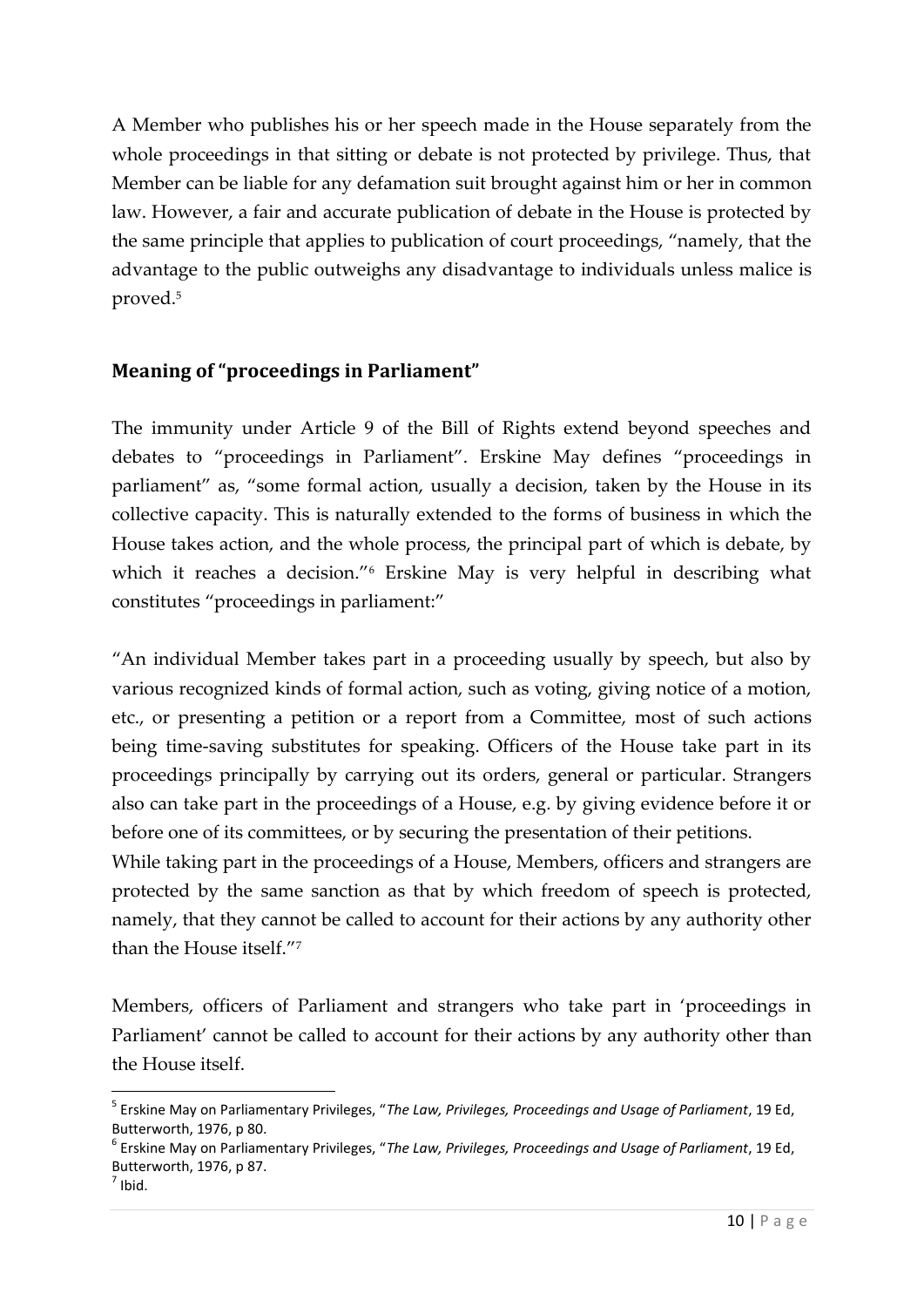"Proceedings in parliament" include committee hearings. Committees are an integral part of parliamentary proceedings. This is reflected in section 62 of the Constitution which states that, "Parliament may from time to time make, amend and revoke rules and orders for the regulation and orderly conduct of its proceedings and the despatch of business, and for the passing, intituling and numbering of Bills." Parliament by a resolution of the House made an order under the Standing Orders in establishing the existing Standing Committees. Select Committees have also been established by an order of the House by way of a resolution. Committee hearings are therefore proceedings in parliament which cannot be divorced from Parliament discharging its constitutional functions. In other words, committees are necessary for parliament to dispatch off its business. Therefore, parliamentary privileges apply to proceedings of committees as well. Committee Chairs in their opening statement during committee hearings inform witnesses about this.

### **Matters arising in the House that are not proceedings in Parliament**

"What is done or said by an individual Member becomes entitled to protection when it forms part of [the] proceeding of the House in its technical sense, i.e., the formal transaction of business with the Speaker in the Chair or in a properly constituted committee." <sup>8</sup> However, it is important to note that not everything that is done or said in the House during a sitting is part of the proceedings in Parliament. For example, if during the transaction of business in the House a member swore at another member, that is not a proceeding in parliament and as such is not covered by privilege. Another example is if a Member makes an offensive or disrespectful gesture during the transaction of business in the House.

### **EXCLUSIVE COGNIZANCE OF THE HOUSE**

Article 9 of the Bill of Rights is one aspect of the broader exclusive cognizance of the House to be the master of its own proceedings. Erskine May identifies three principal matters that this statement of law contains:

ent, 19 Ed,<br>11 | P a g e <sup>8</sup> Erskine May on Parliamentary Privileges, "*The Law, Privileges, Proceedings and Usage of Parliament*, 19 Ed, Butterworth, 1976, p 89.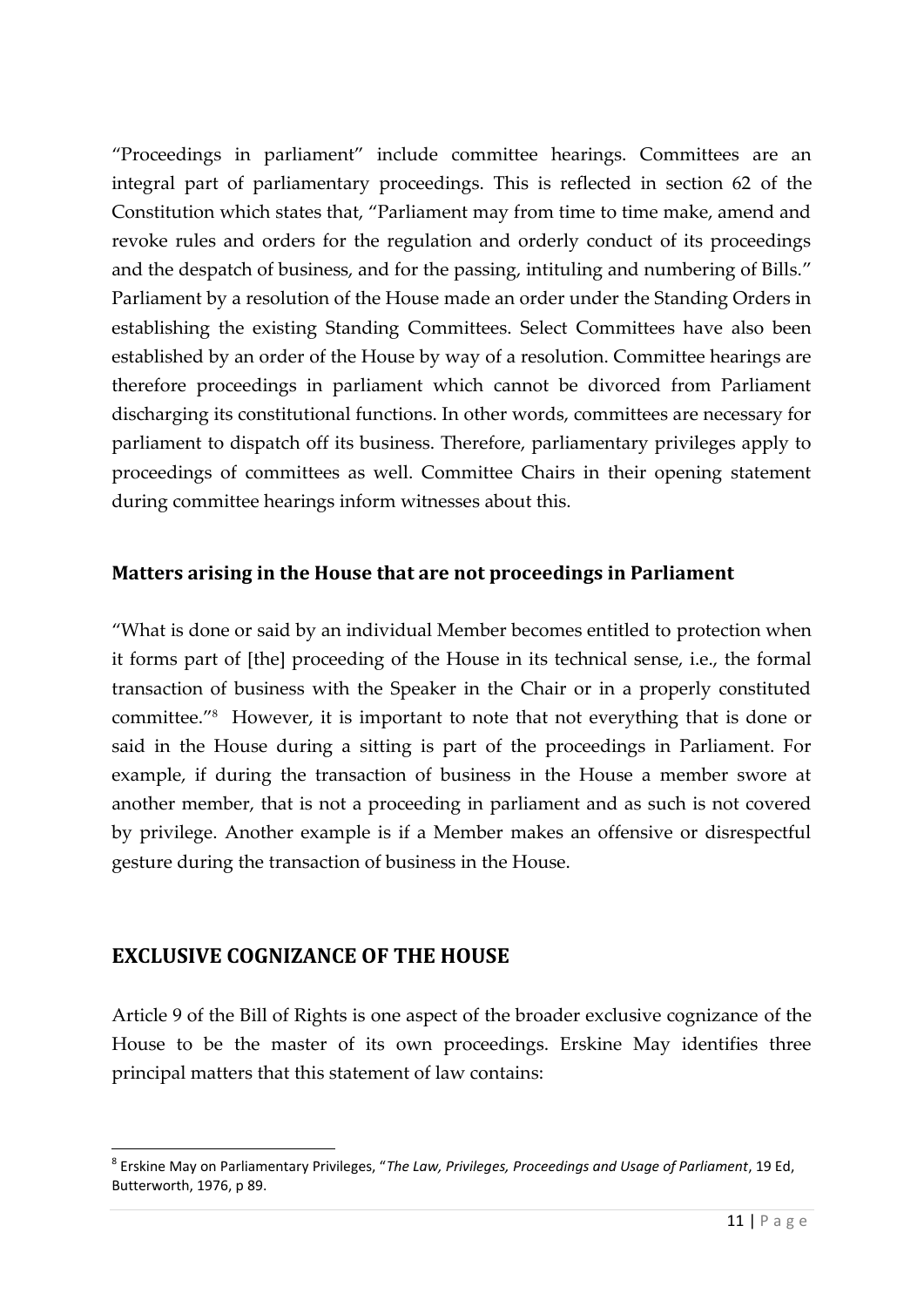- 1. The right of each House to be the sole judge of the lawfulness of its own proceedings;
- 2. The right implied to punish its own Members for their conduct in Parliament;
- 3. The right of the House to attendance and service of its members.

# **The Right of the House to be the sole judge of the lawfulness of its own proceedings**

This reflects the doctrine of separation of powers, in that the three arms of the state must not interfere with each other's jurisdiction in the exercise of their powers or the discharge of their functions. The position in the United Kingdom of Great Britain and Northern Ireland as of 7 July 1978 was that the House has exclusive jurisdiction over interpreting its rules and orders, and regulating its own proceedings. The courts recognized 'that whatever matter arises concerning Parliament ought to be examined, discussed and adjudged in Parliament and not elsewhere.'<sup>9</sup>

# **The Right implied to punish its own Members for their conduct in Parliament**

Parliament has the power to punish its own Members if they offend the House. This is reflected in the Standing Orders 39. This demonstrates that Parliament has exclusive control over its own proceedings.

### **The Right of the House to attendance and service of its Members**

Parliament also has the right of access to its Members. Members of Parliament are essential to Parliament in terms of the House discharging its function. This is why Members of Parliament are exempted for jury service in other jurisdictions. Members of Parliament are also exempted to attend court as witness when the House is sitting, and this extends to officers of the House as well.

Freedom from arrest in a civil proceeding is a privilege that apply to Members, especially when Parliament or a committee is sitting. This also applies to officers of

<sup>9</sup> *Philip v. Speaker* [1990] sbhc;68 HC-CCC 224 of 1990 (23 November 1990)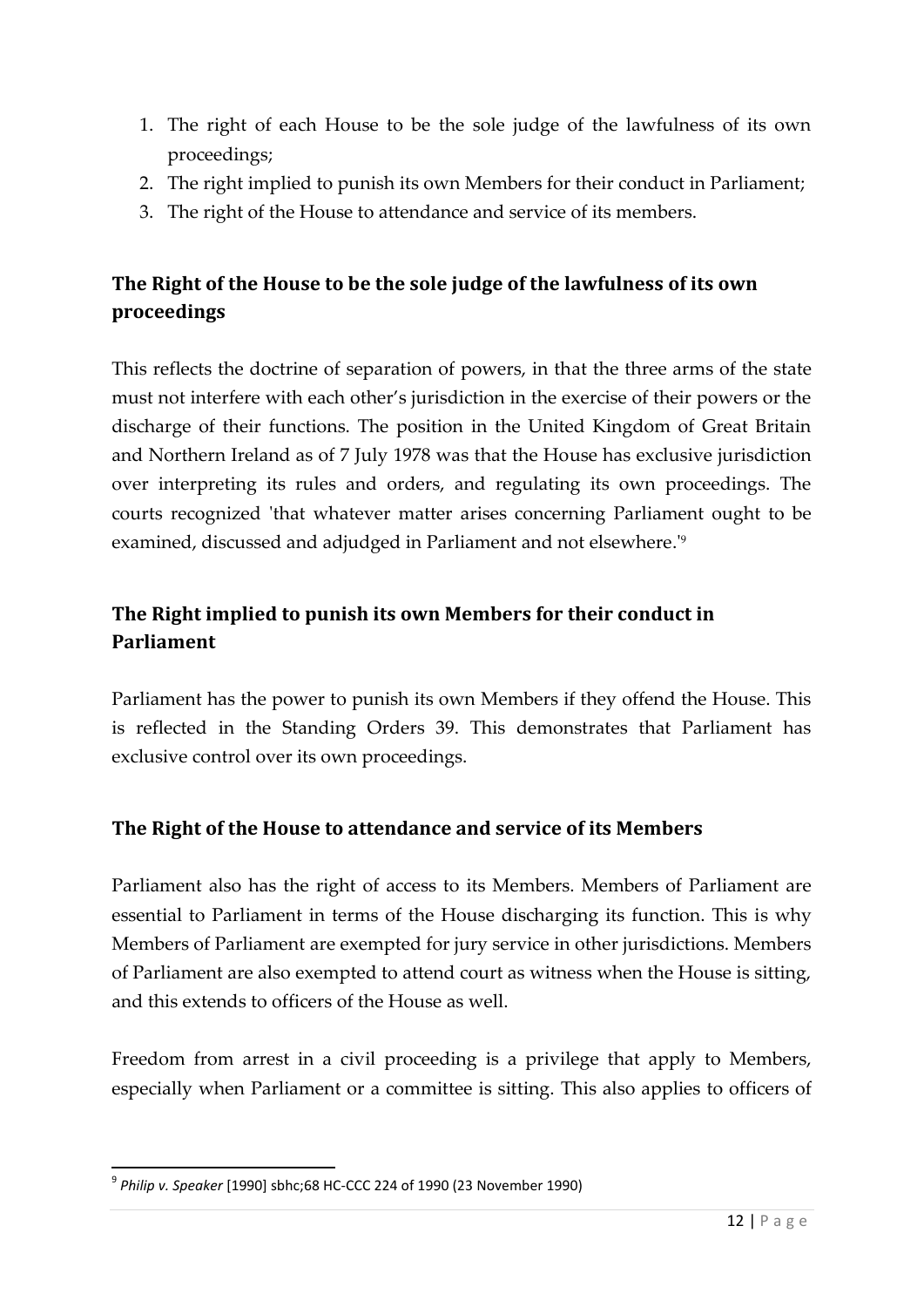the House as well as other persons such as strangers who are participating in proceedings in Parliament.<sup>10</sup>

# **THE POWER TO DEAL WITH CONTEMPT**

The National Parliament of Solomon Islands has the power to declare an act to be a contempt of Parliament. This power extends to punishing such acts even in the absence of any precedence. The contempt power of National Parliament of Solomon Islands is the same as that of the House of Commons, as legislated for under the *Prescription of Parliamentary Privileges, Immunities and Powers Act 2007*.

In the House of Commons, contempt of Parliament includes any conduct which improperly interferes with or is intended to or likely improperly to interfere with the performance by the House or a Committee of its function, or the performance by a member or officer of the House in his or her duties as a member or officer. As stated in Erskine May:

"It may be stated generally that any act or omission which obstructs or impedes…Parliament in the performance of its functions, or which obstructs or impedes any member or officer of [Parliament] in the discharge of his duty, or which has a tendency, directly or indirectly, to produce such results may be treated as a contempt …."<sup>11</sup>

Erskine May also states:

"When any of these rights and immunities, both of the Members, individually, and of the assembly in its collective capacity, which are known by the general name of privileges, are disregarded or attacked by any individual or authority, the offence is called a breach of privilege, and is punishable under the law of Parliament. Each House also claims the right to punish actions, which, while not breaches of any specific privilege, are offences against its authority or dignity, such as disobedience to its legitimate commands or libels upon itself, its officers or its Members. Such

<sup>10</sup> Erskine May on Parliamentary Privileges, "*The Law, Privileges, Proceedings and Usage of Parliament*, 19 Ed,

nent, 19 Ed,<br>nent, 19 Ed,<br>13 | P a g e Butterworth, 1976, p 94.<br><sup>11</sup> Erskine May on Parliamentary Privileges, "*The Law, Privileges, Proceedings and Usage of Parliament*, 19 Ed, Butterworth, 1976, p 136.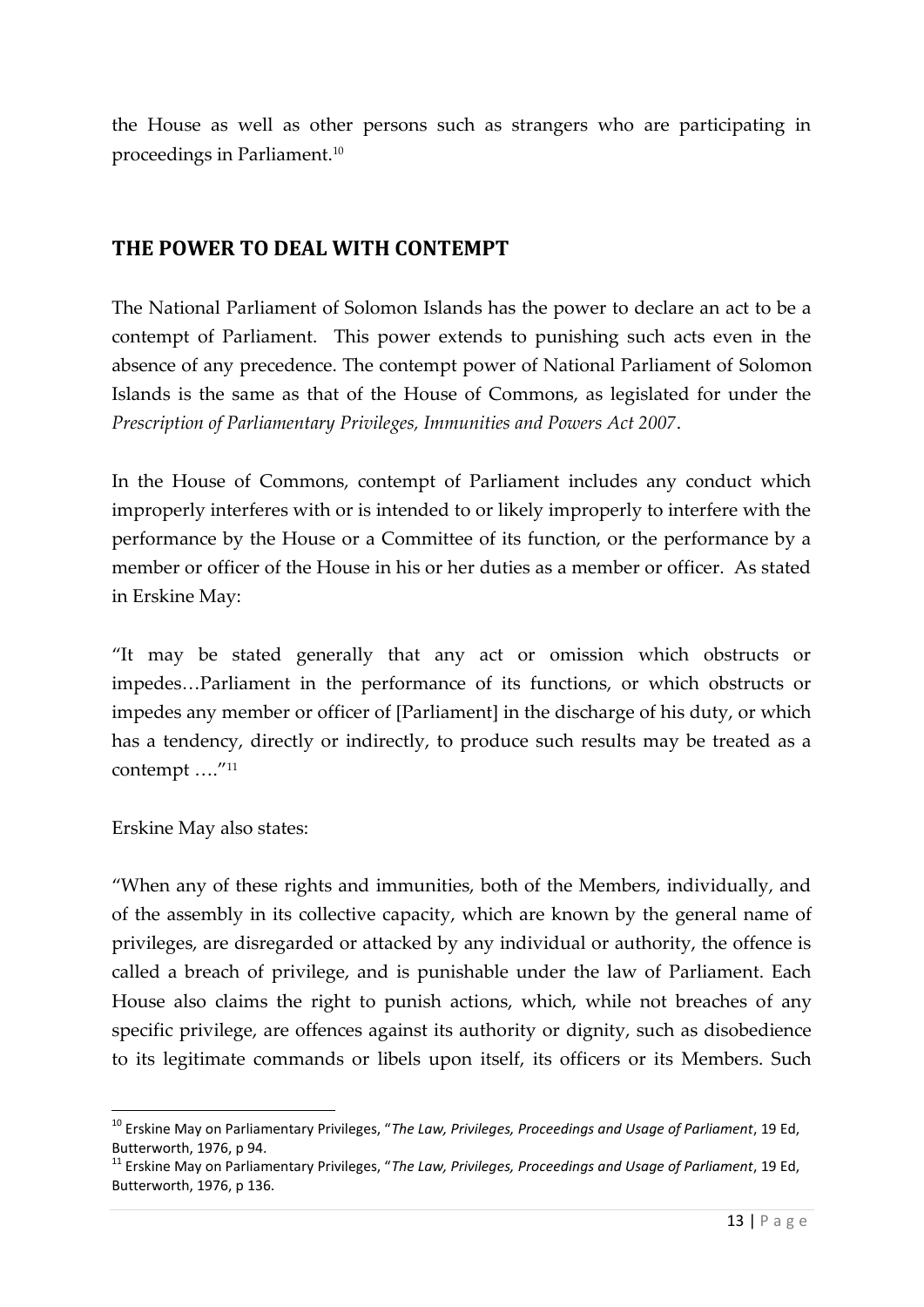actions, though often called "breaches of privilege" are more properly distinguished as "contempts."" 12

Not all contempts are breaches of privileges; however, all breach of privileges are contempts. For example, refusing to appear before a Parliamentary committee is not a breach of privilege but it is an action that qualifies as contempt. Disorderly conduct by Members is not a breach of privilege but it is contempt, because it brings the integrity of the House into disrepute.

# **TYPES OF CONTEMPT**

There is no definitive list of what constitutes contempt of Parliament. However, guidance may be drawn for previous examples of contempt as discussed by Erskine May.

### **Misconduct in the presence of Parliament or a Committee**

Disorderly, disobedient or disrespectful conduct by strangers or witnesses in the presence of Parliament or a committee constitutes a contempt. As such, a Member present at a committee, who is not of the committee, must be considered as standing, in most respects, on the same footing as a stranger. $13$ 

#### **Misconduct of strangers**

Strangers can be held in contempt for disorderly conduct on their part such as:

- Interrupting or disturbing the proceedings of either House.
- Remaining in the House after they have been directed to withdraw
- Taking notes of what is passing in the House and refusing to desist when requested to do so.<sup>14</sup>

<sup>12</sup> Erskine May on Parliamentary Privileges, "*The Law, Privileges, proceedings and Usage of Parliament*, 19 Ed, Butterworth, 1976, p 68.<br><sup>13</sup> Erskine May on Parliamentary Privileges, "*The Law, Privileges, proceedings and Usage of Parliament*, 19 Ed,

nent, 19 Ed,<br>14 | P a g e Butterworth, 1976, p 136.<br><sup>14</sup> Ibid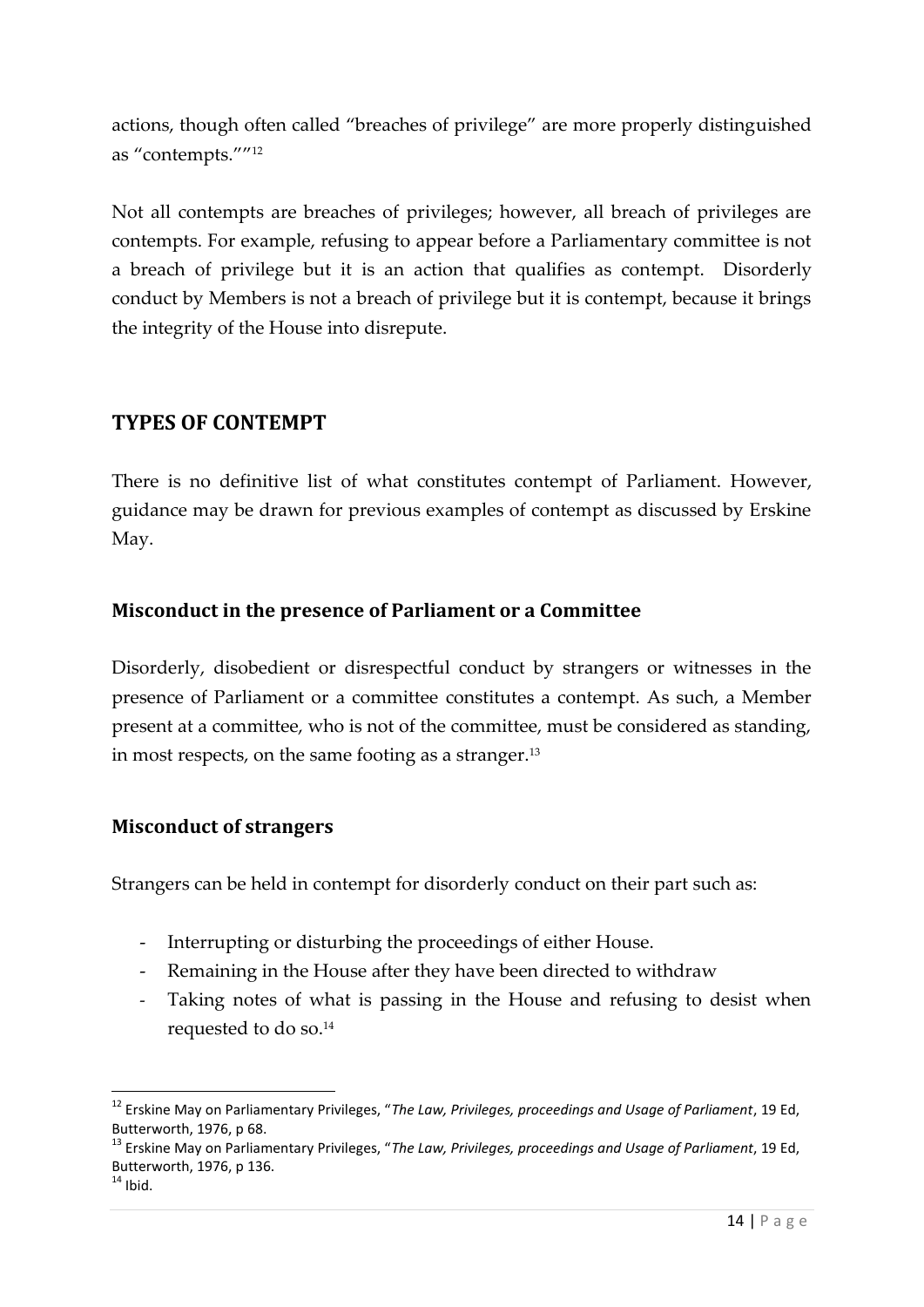### **Disobedience to orders of Committees**

"Disobedience to the orders of a committee is a contempt of the House by which the committee was appointed, provided the order disobeyed is within the scope of the committee's authority."<sup>15</sup>

Instances of disobedience to the orders of a committee include;

- Disobedience to the orders for the attendance of persons made by committees duly authourized in that behalf.
- Disobedience to orders for the production before committees of papers or other documents.
- Refusing to permit books or papers to be inspected when required by orders of committees.<sup>16</sup>

### **Obstructing or molesting Members**

"It is a breach of privilege to molest a Member of either House while attending such House or when coming to or going from it."<sup>17</sup>

Assaulting or insulting any Member of Parliament in the coming and going from the House, or because of their behaviour in Parliament is a contempt. The House of Commons was of the view that this is a, "high infringement of the privilege of this House, a most outrageous and dangerous violation of the rights of Parliament and an (sic) high crime and misdemeanour."<sup>18</sup>

### **Molestation of Members on Account of their Conduct in Parliament**

It is a breach of privilege to molest any Member on account of their conduct in Parliament. The following are examples of such;

<sup>15</sup> Erskine May on Parliamentary Privileges, "*The Law, Privileges, Proceedings and Usage of Parliament*, 19 Ed,

nent, 19 Ed,<br>15 | P a g e <sup>16</sup> Ibid.<br><sup>17</sup> Erskine May on Parliamentary Privileges, "*The Law, Privileges, Proceedings and Usage of Parliament*, 19 Ed, Butterworth, 1976, p 148.<br><sup>18</sup> Ibid.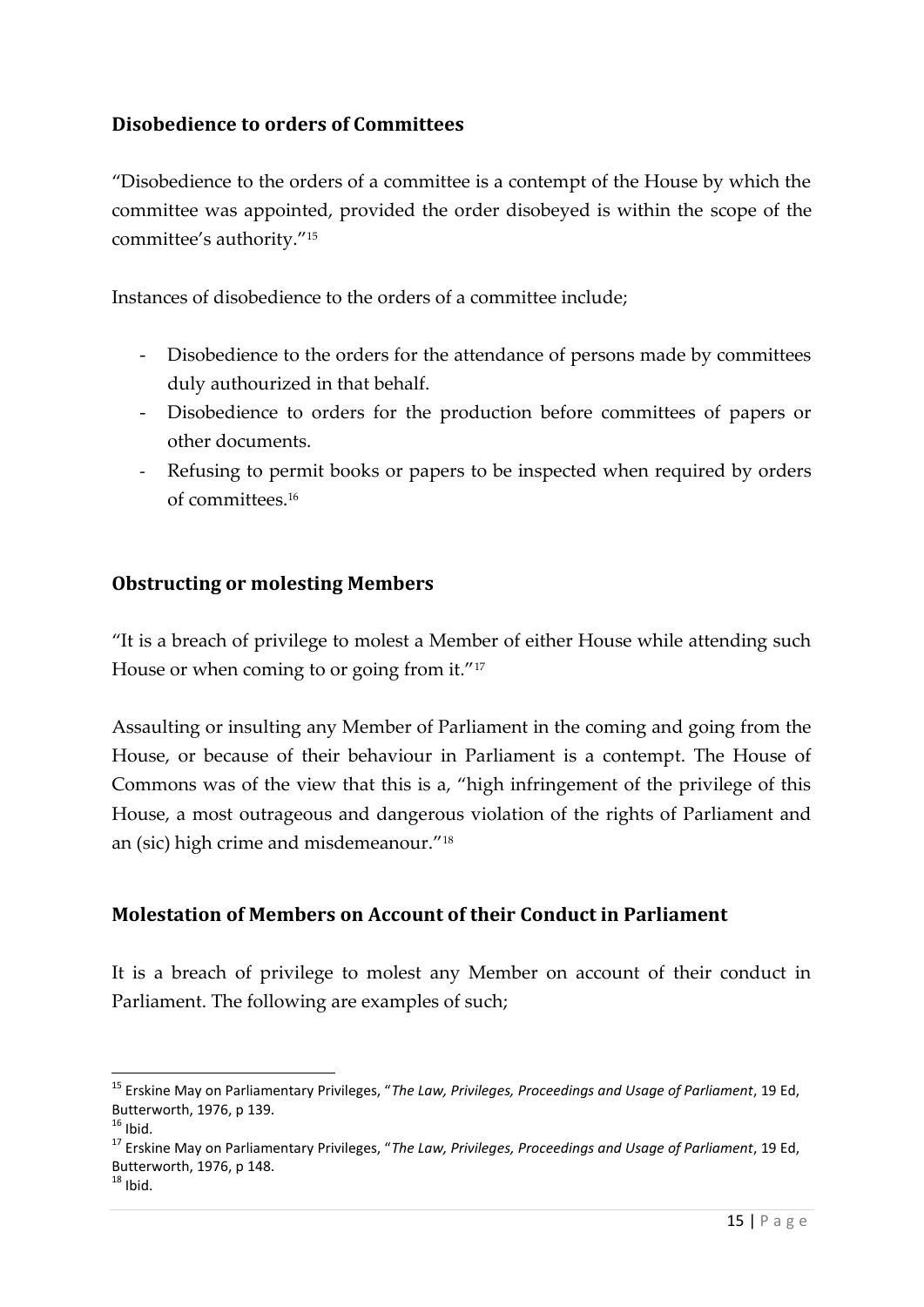- Challenging Members to a fight on account of their behaviour in the House or any committee, or even on account of remarks made outside the House which touched proceedings in the House.
- Sending insulting letters to Members in reference to their conduct in Parliament or letters reflecting on their conduct as such Members.
- Inciting the readers of a newspaper to telephone a Member and complain of a question which he or she had given notice.
- Calling in a newspaper for the arrest of a Member and describing him as an arch traitor.<sup>19</sup>
- Demanding compensation from a Member on account of their conduct in Parliament.

# **Attempts by improper means to influence members in their Parliamentary conduct**

It is a gross contempt of Parliament for any person to attempt to compel Members by force to vote for or against any proposition that is before the House or is expected to be brought before the House. In the same vein it is a breach of privilege to bribe a Member to influence their conduct in voting or promoting any bill or resolution that is pending or before the House.<sup>20</sup>

It goes without saying that attempting to influence Members in their conduct by threats is also a contempt. Example of these kinds of threats includes;

- Publishing statements impugning the conduct of Members and publishing threatening them with further exposure if they take part in the debates of the House.
- Sending a letter to Members setting out a list of questions referring to proposed legislation to make certain activities illegal, and intimating that, if the writer did not hear from such Members, he would feel justified in letting their constituents know that they had no objections to such activities.
- Publishing posters containing threats.
- Sending a letter to a Member threatening him or her with the possibility of a trial at some time for asking a question in the House.

nent, 19 Ed,<br>nent, 19 Ed,<br>16 | P a g e <sup>19</sup> Erskine May on Parliamentary Privileges, "*The Law, Privileges, Proceedings and Usage of Parliament*, 19 Ed,

Butterworth, 1976, p 151.<br><sup>20</sup> Erskine May on Parliamentary Privileges, "*The Law, Privileges, Proceedings and Usage of Parliament*, 19 Ed, Butterworth, 1976, p 149-150.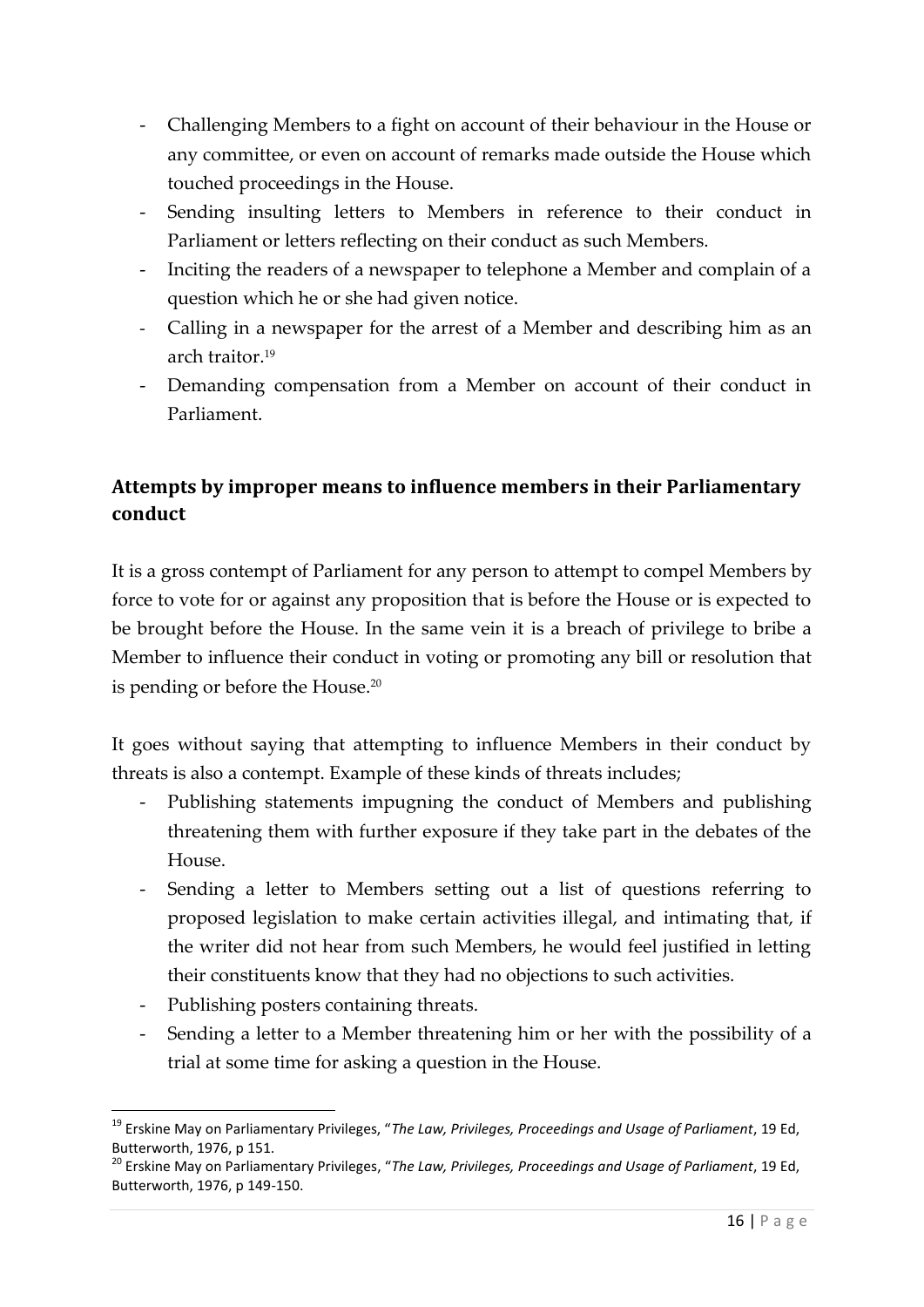- Sending a letter to Members threatening them that to vote for a particular bill would be regarded as a treasonable act by future administration.<sup>21</sup>

#### **Molestation of witnesses**

It is a contempt to molest any persons attending either House or committees of Parliament as witnesses during their attendance in Parliament or committee.<sup>22</sup>

The following are instances of this form of misconduct;

- Assault upon witnesses in the precincts of the House or elsewhere.
- The use of threatening language to witnesses with the precincts of the House or elsewhere.
- The use of insulting or abusive language to witnesses within the precincts of the House or elsewhere.

To tamper with a witness in regard to the evidence to be given before Parliament or any committee of Parliament or to endeavour, directly or indirectly, to deter or hinder any person from appearing or giving evidence is a contempt.<sup>23</sup>

# **Molestation of witnesses on account of their attendance or testimony as witnesses**

Any conduct which is calculated to deter prospective witnesses from giving evidence before Parliament or before committees of Parliament is a contempt. It is upon this principle that witnesses are protected from arrest, not only while going to or attending Parliament or committees of Parliament, but while returning from Parliament or committees.<sup>24</sup>

Instances of these kinds of misconduct that amounts to molestation includes;

<sup>21</sup> Erskine May on Parliamentary Privileges, "*The Law, Privileges, Proceedings and Usage of Parliament*, 19 Ed, Butterworth, 1976, p 149-150.<br><sup>22</sup> Erskine May on Parliamentary Privileges, "*The Law, Privileges, Proceedings and Usage of Parliament*, 19 Ed,

nent, 19 Ed,<br>17 | P a g e Butterworth, 1976, p 156-158<br><sup>23</sup> Ibid.

 $24$  Ibid.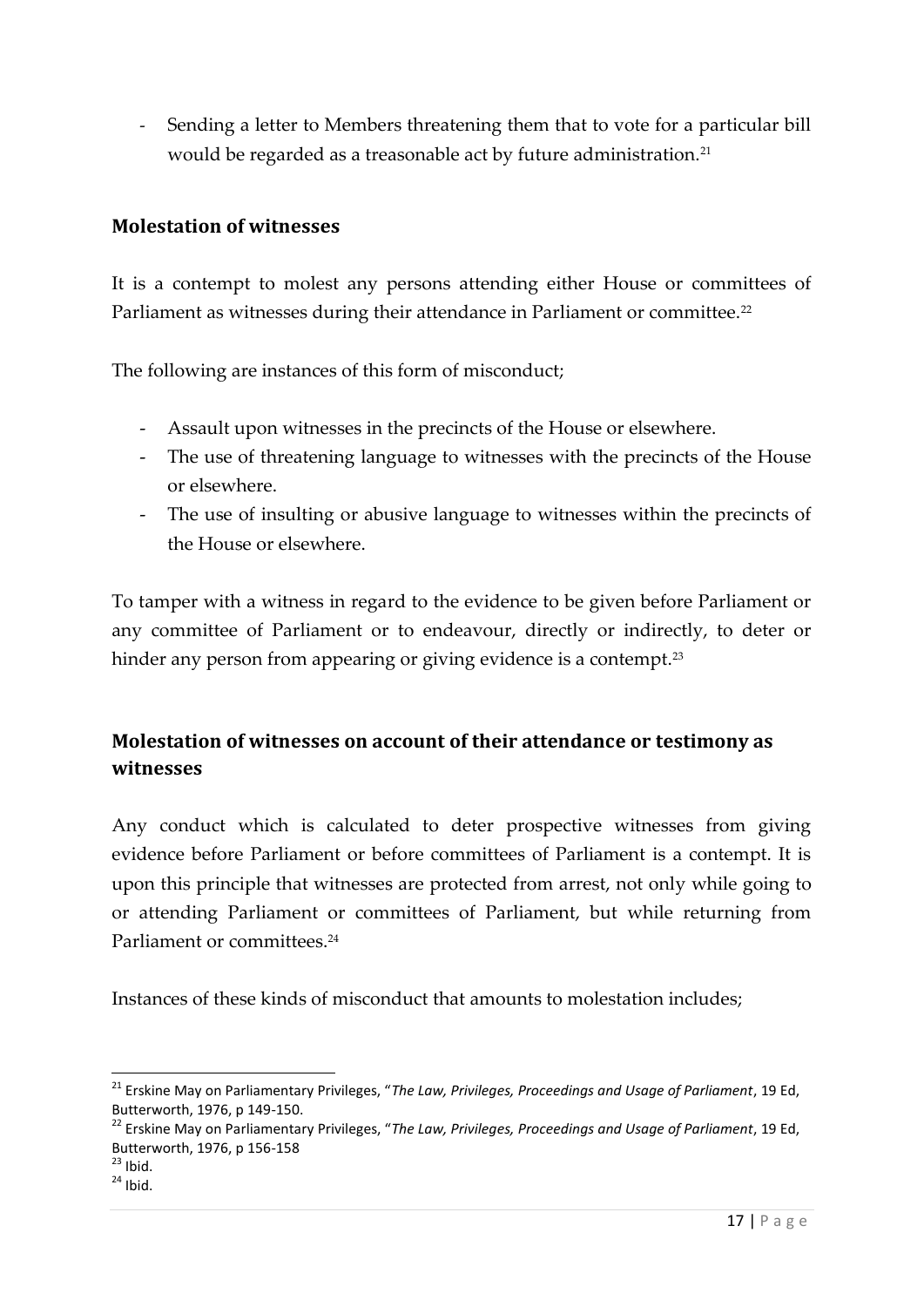- Assaulting persons for having given evidence before committees or on account of the evidence which they have given committees.
- Threatening persons with personal violence on account of the evidence which they have given before the House of committees.
- Insulting and abusing a witness on account of the evidence which he has given before a committee.

#### **Misconduct by witnesses**

The following are examples of contempt by witnesses:

- Refusing to be sworn or to take upon them some corresponding obligation to speak the truth.
- Refusing to answer questions which also extend to refusing to produce documents in their possession.
- Prevaricating or being evasive when giving evidence before a Committee and wilfully suppressing the truth or persistently misleading a committee.<sup>25</sup>

#### **Premature disclosure of committee proceedings**

"By the ancient custom of Parliament, "no act done at any committee should be divulged before the same be reported to the House."" <sup>26</sup> This is regulated under Standing Order 74.

# **Advocacy by Members of matters in which they have been concerned professionally**

"…[I]t is contrary to the usage and derogatory to the dignity of this House that any of its Members should bring forward, promote or advocate in this House any proceeding or measure in which he may have acted or been concerned for or in consideration of any pecuniary fee or reward."27However, it was held that this does

<sup>25</sup> Erskine May on Parliamentary Privileges, "*The Law, Privileges, Proceedings and Usage of Parliament*, 19 Ed, Butterworth, 1976, p 137-138.<br><sup>26</sup> Erskine May on Parliamentary Privileges, "*The Law, Privileges, Proceedings and Usage of Parliament*, 19 Ed,

nent, 19 Ed,<br>nent, 19 Ed,<br>18 | P a g e Butterworth, 1976, p 147.<br><sup>27</sup> Erskine May on Parliamentary Privileges, "*The Law, Privileges, Proceedings and Usage of Parliament*, 19 Ed,

Butterworth, 1976, p 143-144.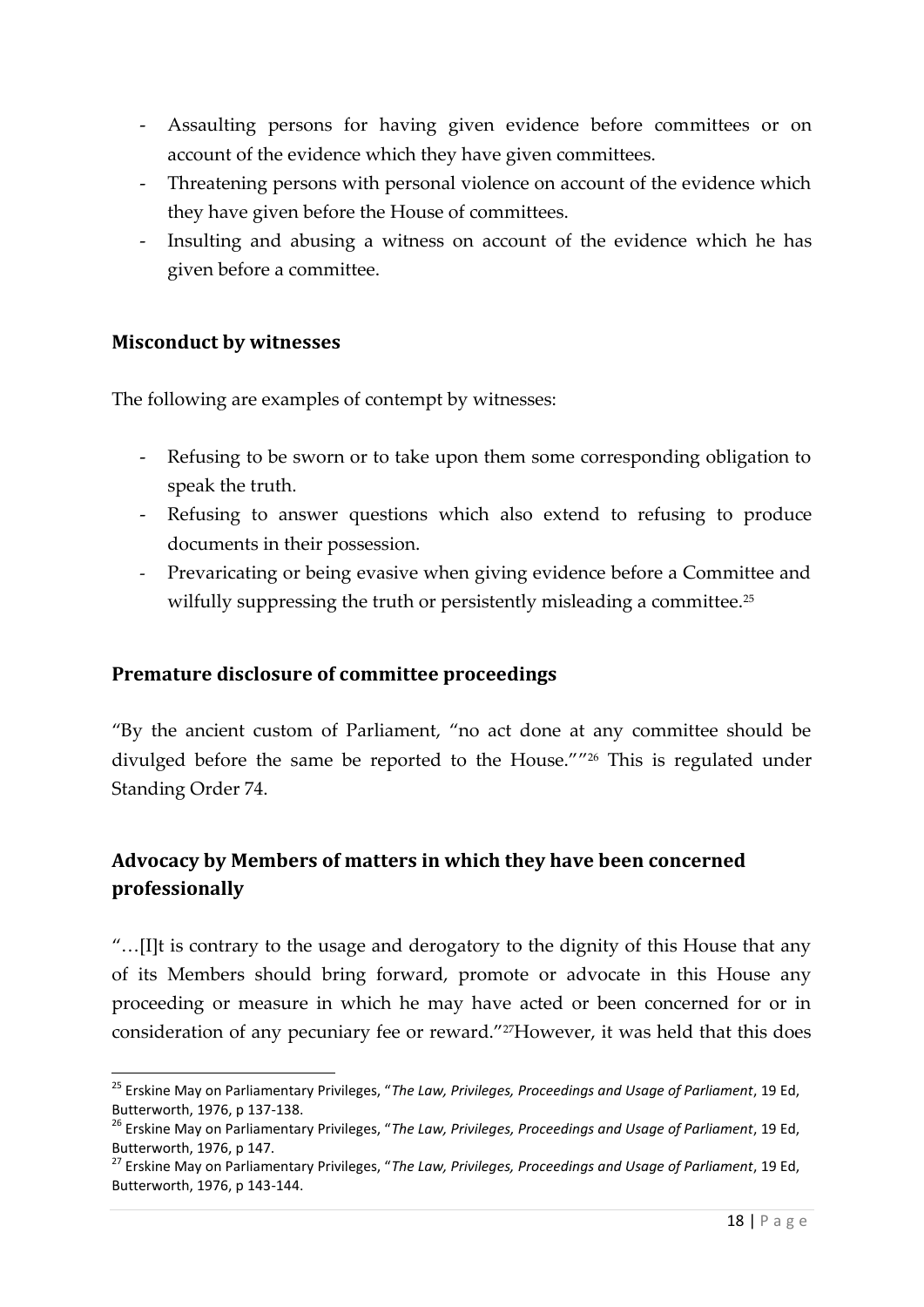not preclude any Member who has been concerned in a criminal case that has been decided from participating in a debate relating to that case.<sup>28</sup>

# **POWERS OF THE HOUSE TO PUNISH CONTEMPTS**

The power to deal with contempt flows directly from the power of the House having exclusive jurisdiction over its own proceedings as discussed above. It is important to bear in mind that the power to punish for contempt is not only applicable to members. It extends to all contempts against the House, whether committed by Members or other persons. The fact that the offence is committed within or outside the precincts of Parliament is not an element that constitutes contempt. Using the earlier example, a person who refuses to attend a committee hearing when summoned is in contempt of Parliament, even though the action happens outside of the precinct.

"The House of Commons has the power to send for persons whose conduct has been brought before the House on a matter of privilege by an order for their attendance, without specifying in the order the object or the causes whereon their attendance is required." 29

The Parliament has power to punish its Members and strangers for contempt. In less serious matters of contempt, the offender may be reprimanded or admonished by the Speaker. In the House of Commons, when a person who is not a Member is directed to be reprimanded or admonished, he or she is to be brought before the House immediately by the Serjeant at Arms. The offender will then be reprimanded by the Speaker in the name of and by the authourity of the House, after which the offender is discharged. However, if the offender is not in attendance he or she shall be ordered to be taken into the custody of the Serjeant at Arms and brought to Parliament to be reprimanded and admonished.<sup>30</sup> This is the position in Solomon Islands with regard to a person who is not a Member.

Should more serious matters of contempt arise the powers of National Parliament are unclear. Based on the powers of the House of Commons and the absence of any

<sup>28</sup> Ibid. <sup>29</sup> Erskine May on Parliamentary Privileges, "*The Law, Privileges, Proceedings and Usage of Parliament*, 19 Ed, Butterworth, 1976, p 120.<br><sup>30</sup> Erskine May on Parliamentary Privileges, "*The Law, Privileges, Proceedings and Usage of Parliament*, 19 Ed,

nent, 19 Ed,<br>nent, 19 Ed,<br>19 | P a g e Butterworth, 1976, p 130.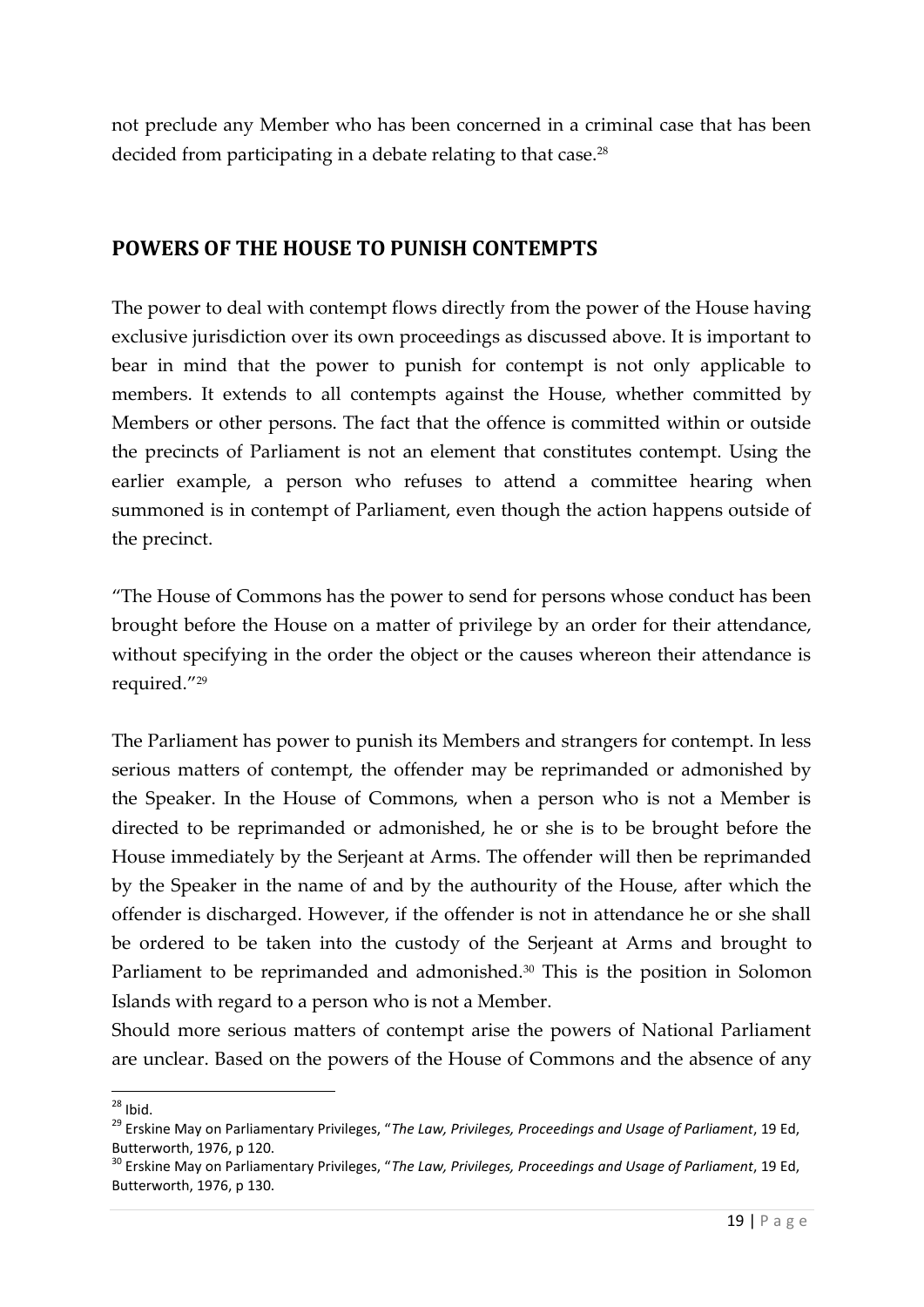express legislation, it is doubtful whether the National Parliament has the power to fine or imprison persons adjudged to have committed a contempt. It is wise that Parliament tread with great caution should it wish to assume this power, which at best is contentious. It should be noted that this powers is rarely used in modern times.

### **POWER TO DISCIPLINE MEMBERS**

As already discussed the House has the power to discipline its Members, by reprimanding, suspension or expulsion.

### **Reprimanding**

Whilst the House can reprimand persons who are not Members for contempt, the House can also reprimand Members as well. It is the Speaker who reprimands the Member as provided for under Standing Orders 39.

### **Suspension**

Suspension from the service of the House was a punishment employed by the House of Commons under its powers of enforcing discipline among its Members, long before it was prescribed by standing order for particular offences, such as disregard of the authority of the Chair, or obstruction, and it can still be imposed at the discretion of the House. This is reflected in Standing Order 39 of Parliament.

### **Expulsion**

"In Solomon Islands, the power to expel a member from the House is inherent through the common law and further confirmed in Schedule 3 (2) of the Constitution. Section 50 of the Constitution adequately outlines the circumstances which could disqualify a Member of Parliament from his seat, however, it does not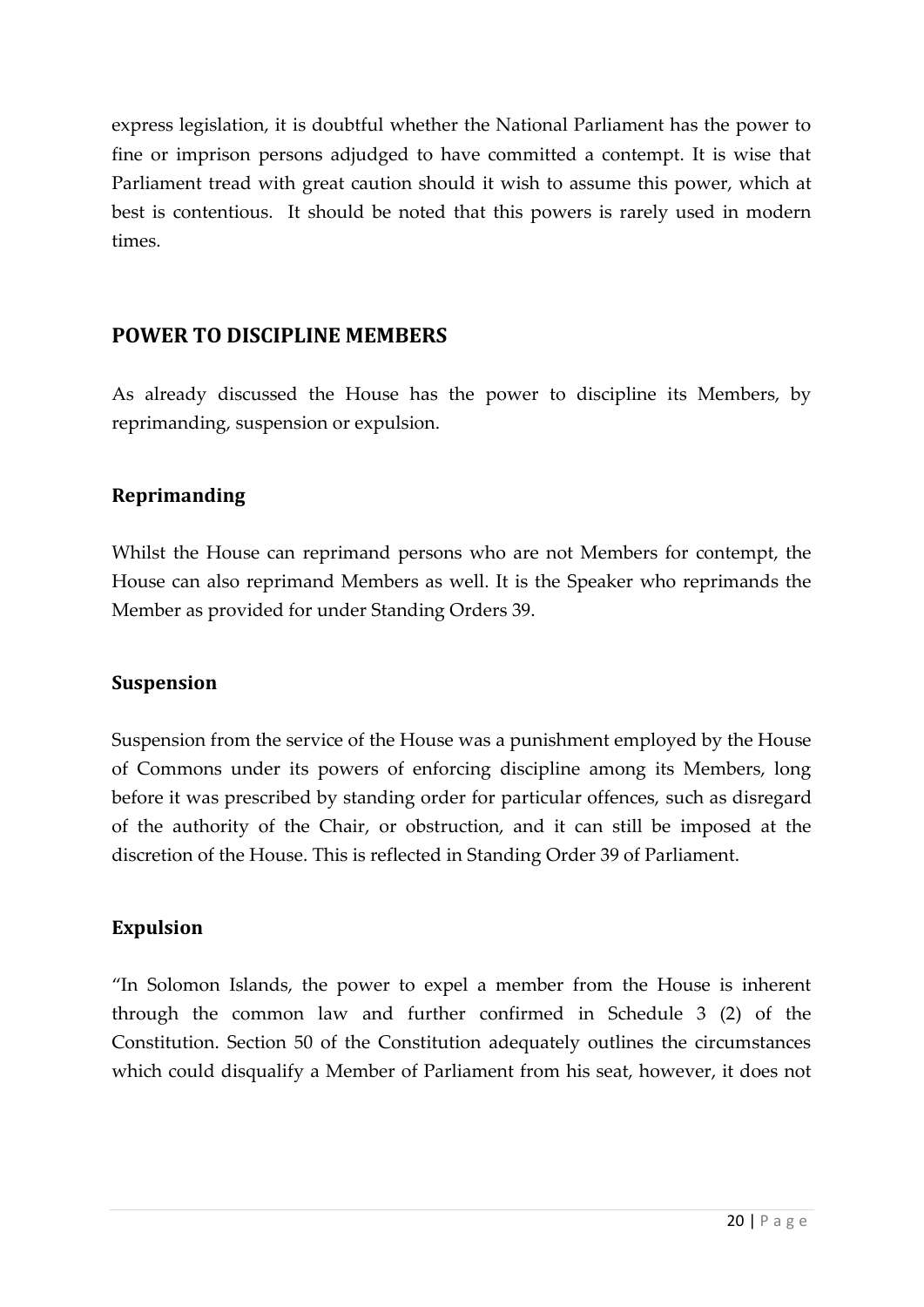provide for circumstances where Parliament through a resolution can expel a member<sup>"31</sup>

# **THE POWER TO CONDUCT INQUIRIES**

A parliamentary committee is a group of members of Parliament primarily appointed to investigate policy issues, proposed legislation or executive activity on behalf of the House. Committees are an extension of the House, operate under the authority of the House and share the privileges of the House.

In *Egan v Wills*, the High Court of Australia expressed the importance of conducting enquiries, and stated,

"In Stockdale, Lord Denman CJ described the House of Commons as the "grand inquest of the nation." In Howard v Gosset, Coleridge J said that "the Commons are, in the words of Lord Coke, the general inquisitors of the realm." These statements summarise one of the most important functions of a House in a legislature under the Westminster system, namely, that is the function of the House of Parliament to obtain information as to the state of affairs in their jurisdiction so that they can, where necessary, criticize the ways in which public affairs are being administered and public money is spent. The Crown through its Ministers governs. Under the system of responsible government, those Ministers are responsible to the Parliament. For that system to work effectively, for the administration to retain the confidence of the Parliament, the House of Parliament must have access to information relating to public affairs and public finance which is in the possession of the government of the day."

The power to conduct inquiries is part of *lex Parlaiment* and applies to Solomon Islands by virtue of the *Prescription of Parliamentary Privileges, Powers and Immunities Act 2007*. The importance of this is not lost to Parliament and is reflected in the ten Standing Committees established under the Standing Orders with specific functions. The House has in the past established special select committees by resolution to inquire into certain issues. Thus, committees derive their power to conduct inquiries from the House itself.

<sup>&</sup>lt;sup>31</sup> National Parliament of Solomon Islands Special Select Committee Report on Privileges, Powers and Immunities, NP-Paper No. 19/2009, p43.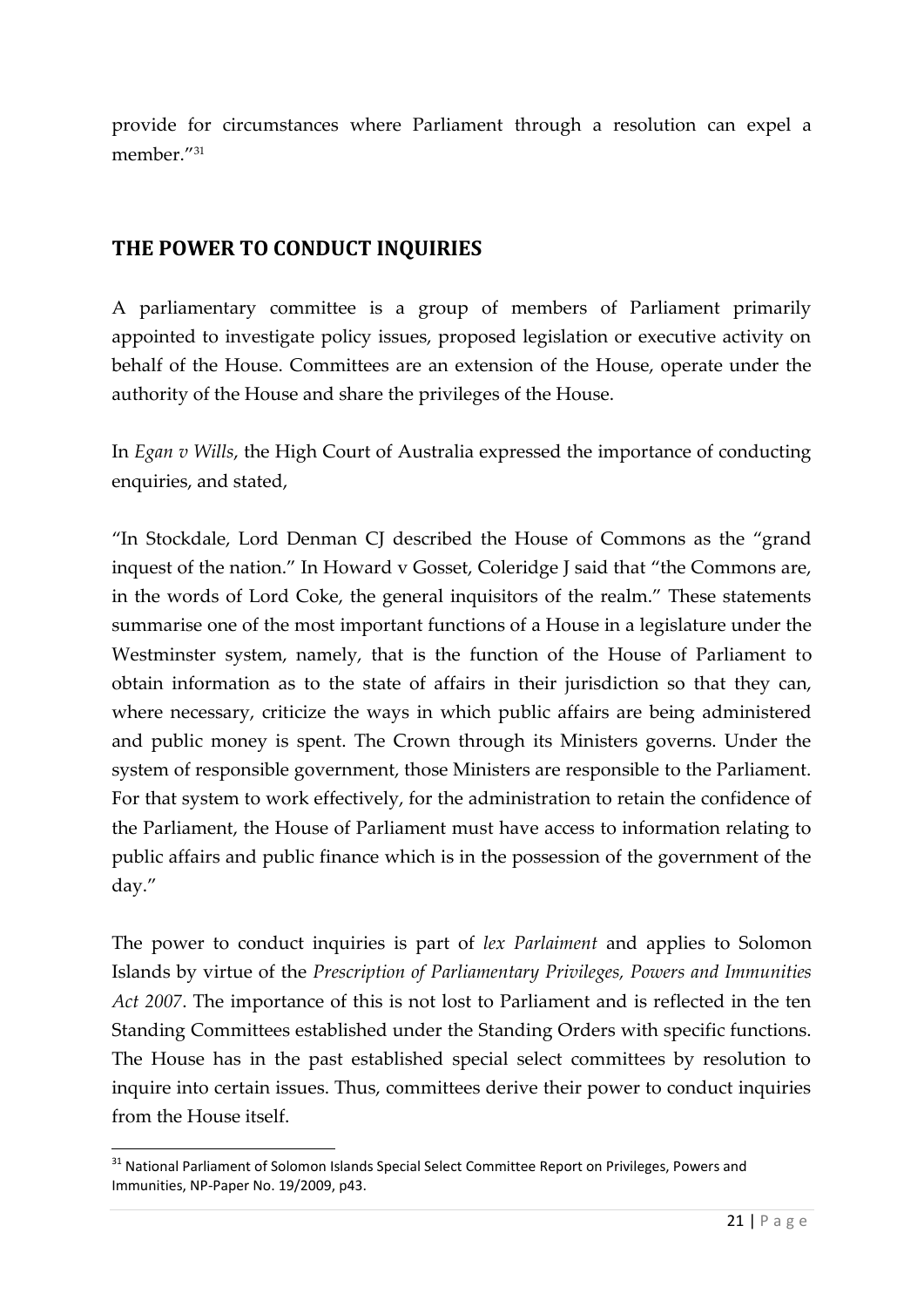# **THE POWER TO ORDER PRODUCTION OF PAPERS**

The House has power to send for and order production of documents. This power may be delegated to a committee of the House. <sup>32</sup>

To remove any record or other document from the custody of the Clerk or to falsify or improperly alter any records of, or documents presented to Parliament or committees of Parliament constitutes contempt.<sup>33</sup>

# **PRIVILEGE AND THE CRIMINAL LAW**

There is often confusion between privilege of freedom of speech, which is broad and absolute, and freedom from arrest which has its limitation. It must be made clear that Parliamentary privilege does not in any way give a Member licence to commit a criminal offence. It also does not prevent Members from being arrested within the Parliament precincts. However, if the House is sitting leave must be given by the House before a Member can be served with a charge or service of any criminal process. It would be breach of privilege to do otherwise.<sup>34</sup>

As stated in Erskine May,… "…[T]he House will not allow even the sanctuary of its wall to protect a Member from the process of a criminal law; though …, a service of a criminal process on a Member within the precincts of Parliament, whilst the House is sitting without obtaining the leave of the House, would be a breach of privilege."<sup>35</sup>

<sup>32</sup> Erskine May on Parliamentary Privileges, "*The Law, Privileges, Proceedings and Usage of Parliament*, 19 Ed, Butterworth, 1976, p 644.<br><sup>33</sup> Erskine May on Parliamentary Privileges, "*The Law, Privileges, proceedings and Usage of Parliament*, 19 Ed,

nent, 19 Ed,<br>22 | P a g e Butterworth, 1976, p 141.<br><sup>34</sup> Ibid.<br><sup>35</sup> Erskine May on Parliamentary Privileges, "*The Law, Privileges, proceedings and Usage of Parliament*, 19 Ed, Butterworth, 1976, p 104.